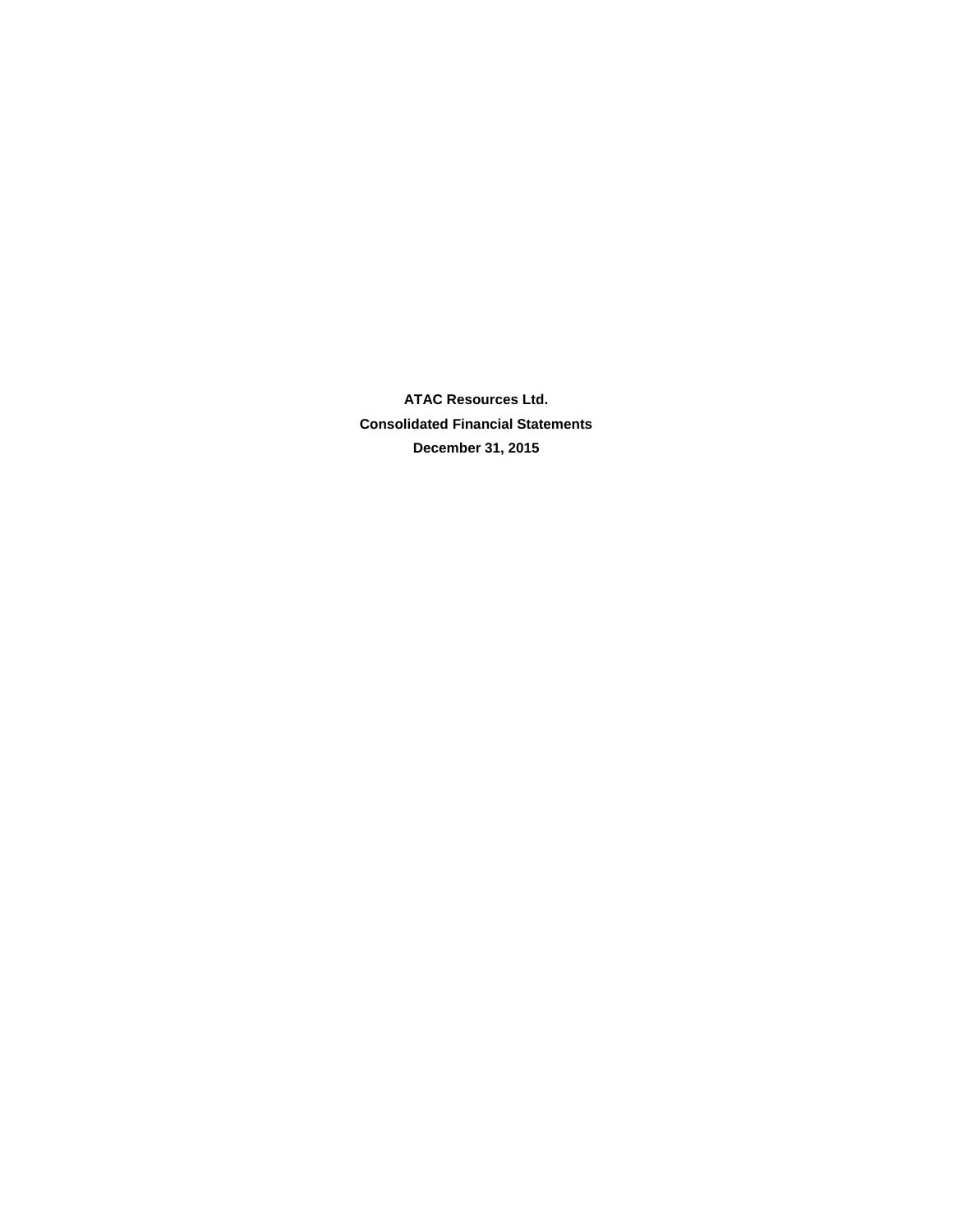# $D$ AVIDSON  $\&$  COMPANY LLP  $\_\_\_\_\$ Chartered Professional Accountants

# **INDEPENDENT AUDITORS' REPORT**

To the Shareholders of ATAC Resources Ltd.

We have audited the accompanying consolidated financial statements of ATAC Resources Ltd., which comprise the consolidated statements of financial position as at December 31, 2015 and 2014 and the consolidated statements of comprehensive loss, changes in shareholders' equity, and cash flows for the years then ended, and a summary of significant accounting policies and other explanatory information.

## *Management's Responsibility for the Consolidated Financial Statements*

Management is responsible for the preparation and fair presentation of these consolidated financial statements in accordance with International Financial Reporting Standards, and for such internal control as management determines is necessary to enable the preparation of consolidated financial statements that are free from material misstatement, whether due to fraud or error.

## *Auditors' Responsibility*

Our responsibility is to express an opinion on these consolidated financial statements based on our audits. We conducted our audits in accordance with Canadian generally accepted auditing standards. Those standards require that we comply with ethical requirements and plan and perform the audit to obtain reasonable assurance about whether the consolidated financial statements are free from material misstatement.

An audit involves performing procedures to obtain audit evidence about the amounts and disclosures in the consolidated financial statements. The procedures selected depend on the auditors' judgment, including the assessment of the risks of material misstatement of the consolidated financial statements, whether due to fraud or error. In making those risk assessments, the auditor considers internal control relevant to the entity's preparation and fair presentation of the consolidated financial statements in order to design audit procedures that are appropriate in the circumstances, but not for the purpose of expressing an opinion on the effectiveness of the entity's internal control. An audit also includes evaluating the appropriateness of accounting policies used and the reasonableness of accounting estimates made by management, as well as evaluating the overall presentation of the consolidated financial statements.

We believe that the audit evidence we have obtained in our audits is sufficient and appropriate to provide a basis for our audit opinion.

#### *Opinion*

In our opinion, these consolidated financial statements present fairly, in all material respects, the financial position of ATAC Resources Ltd. as at December 31, 2015 and 2014 and its financial performance and its cash flows for the years then ended in accordance with International Financial Reporting Standards.

## **"DAVIDSON & COMPANY LLP"**

March 4, 2016

Vancouver, Canada Chartered Professional Accountants



1200 - 609 Granville Street, P.O. Box 10372, Pacific Centre, Vancouver, B.C., Canada V7Y 1G6 Telephone (604) 687-0947 Davidson-co.com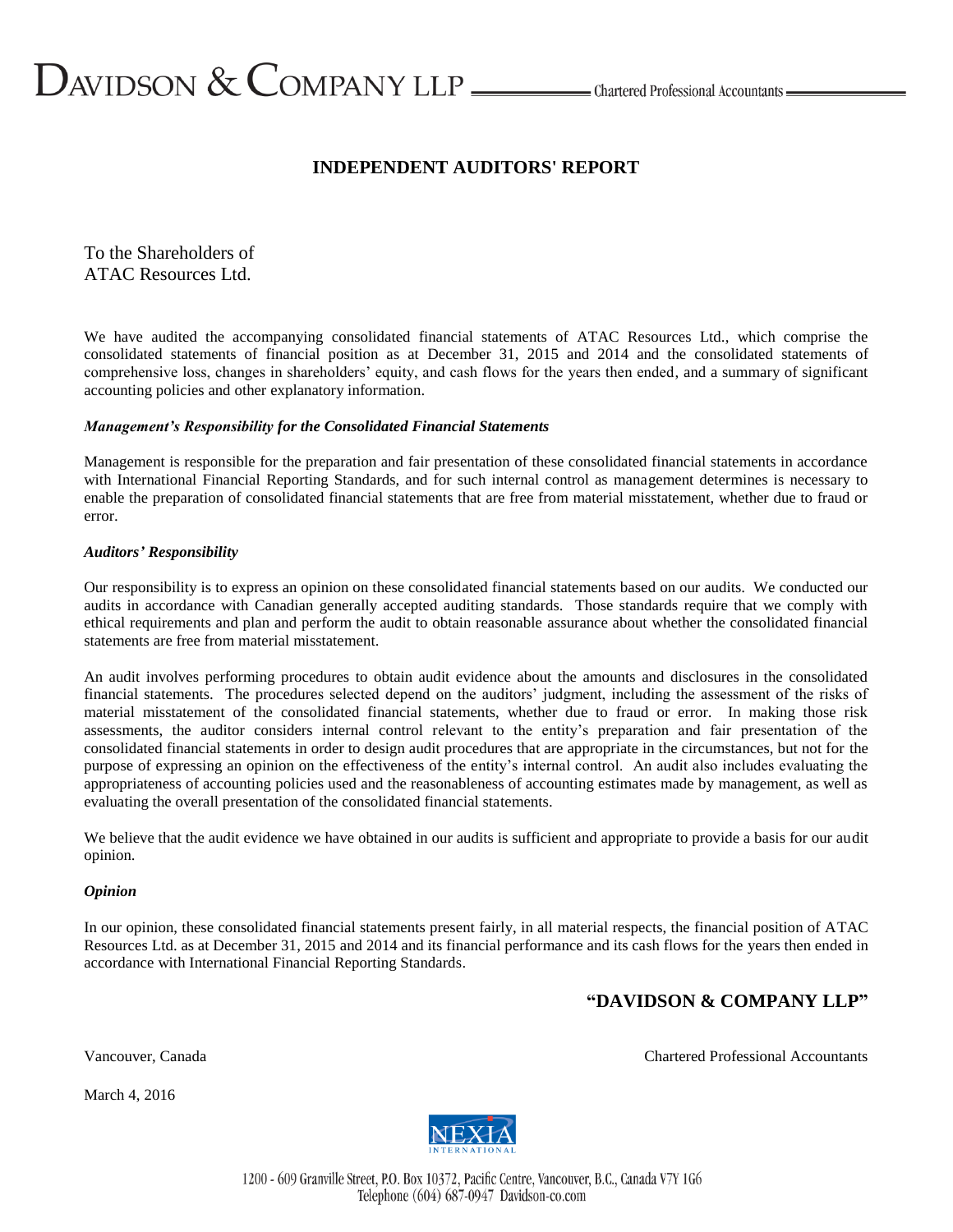Ė

-

#### **Consolidated Statements of Financial Position**

|                                                                         |                | December 31,<br>2015         | December 31,<br>2014         |
|-------------------------------------------------------------------------|----------------|------------------------------|------------------------------|
|                                                                         | <b>Note</b>    | \$                           | \$                           |
|                                                                         |                |                              |                              |
| <b>Assets</b>                                                           |                |                              |                              |
| <b>Current assets</b>                                                   |                |                              |                              |
| Cash and cash equivalents                                               | 3              | 15,938,120                   | 20,424,734                   |
| Receivables and prepayments                                             | 4              | 106,380                      | 90,116                       |
| Marketable securities                                                   | 5              | 59,302                       | 85,199                       |
|                                                                         |                | 16,103,802                   | 20,600,049                   |
| <b>Non-current assets</b>                                               |                |                              |                              |
| Marketable securities                                                   | 5              | 1                            | 1                            |
| Prepaid exploration expenditures                                        |                | 6,416                        | 11,852                       |
| Mineral property interests                                              | $\overline{7}$ | 93,280,105                   | 89,583,691                   |
|                                                                         |                | 93,286,522                   | 89,595,544                   |
| <b>Total assets</b>                                                     |                | 109,390,324                  | 110,195,593                  |
| Liabilities and shareholders' equity<br><b>Current liabilities</b>      |                |                              |                              |
|                                                                         |                |                              |                              |
| Accounts payable and accrued liabilities<br>Employee deductions payable |                | 98,468                       | 42,536<br>10,078             |
| Accounts payable to related parties                                     | 10             | 52,545                       | 107,012                      |
| Flow-through share premium liability                                    | 14             |                              | 339,860                      |
|                                                                         |                | 151,013                      | 499,486                      |
| <b>Non-current liabilities</b>                                          |                |                              |                              |
| Deferred income tax liability                                           | 11             | 11,901,575                   | 11,382,565                   |
| <b>Total liabilities</b>                                                |                | 12,052,588                   | 11,882,051                   |
|                                                                         |                |                              |                              |
| <b>Shareholders' equity</b>                                             |                |                              |                              |
| Share capital                                                           | $\, 8$         | 113,055,372                  | 113,055,372                  |
| Contributed surplus<br><b>Deficit</b>                                   | 8              | 15,609,330                   | 16,033,105                   |
| <b>Total shareholders' equity</b>                                       |                | (31, 326, 966)<br>97,337,736 | (30, 774, 935)<br>98,313,542 |
|                                                                         |                | 109,390,324                  | 110,195,593                  |
| Total liabilities and shareholders' equity                              |                |                              |                              |
|                                                                         |                |                              |                              |
|                                                                         |                |                              |                              |
| <b>Nature of Operations and Going Concern</b>                           | 1              |                              |                              |
| <b>Commitment</b>                                                       | 14             |                              |                              |
| <b>Events after the Reporting Period</b>                                | 15             |                              |                              |

**Approved on behalf of the Board of Directors on March 4, 2016:**

*"Bruce J. Kenway"* **Director** *"Glenn R. Yeadon"* **Director**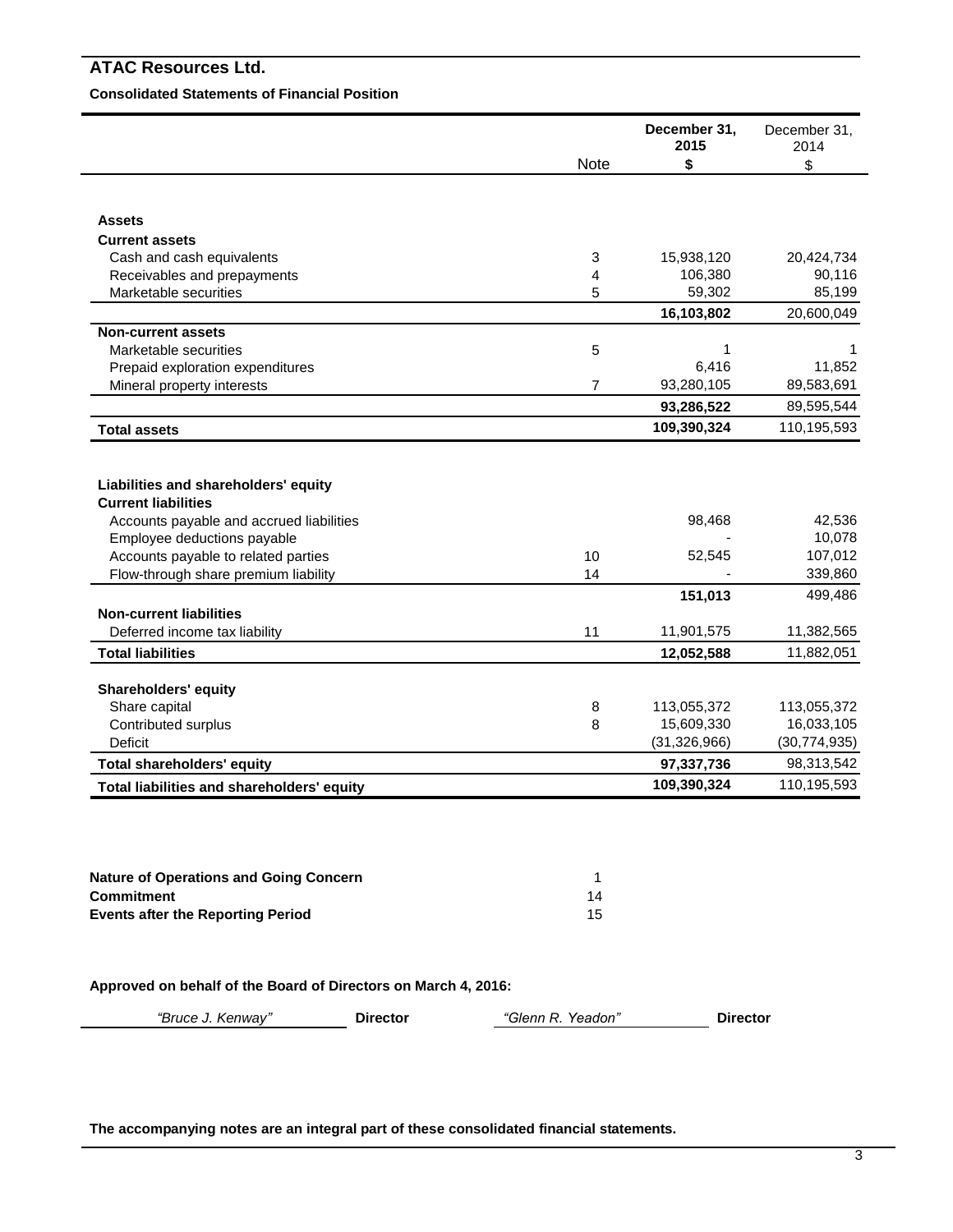## **Consolidated Statements of Changes in Shareholders' Equity**

## **For the years ended December 30, 2015 and 2014**

|                                         | <b>Number</b><br>of shares<br># | <b>Share</b><br>capital | <b>Contributed</b><br>surplus | <b>Deficit</b> | Total<br>shareholders'<br>equity |
|-----------------------------------------|---------------------------------|-------------------------|-------------------------------|----------------|----------------------------------|
| January 1, 2014                         | 113,153,136                     | 107,111,298             | 16,486,011                    | (29, 765, 300) | 93,832,009                       |
| Share-based payments                    |                                 |                         | 1,205,955                     |                | 1,205,955                        |
| Exercise of options                     | 860,000                         | 248,000                 |                               |                | 248,000                          |
| Re-allocated on exercise of options     |                                 | 131,434                 | (131, 434)                    |                |                                  |
| Re-allocated on cancellation of options |                                 |                         | (1,527,427)                   | 1,480,690      | (46, 737)                        |
| Private placement shares/units issued   | 3,781,441                       | 6,806,594               |                               |                | 6,806,594                        |
| Premium on flow-through shares issued   |                                 | (831, 917)              |                               |                | (831, 917)                       |
| Share issue costs                       |                                 | (410, 037)              |                               |                | (410, 037)                       |
| Comprehensive loss for the year         |                                 |                         |                               | (2,490,325)    | (2,490,325)                      |
| December 31, 2014                       | 117,794,577                     | 113,055,372             | 16,033,105                    | (30, 774, 935) | 98,313,542                       |
| January 1, 2015                         | 117,794,577                     | 113,055,372             | 16,033,105                    | (30, 774, 935) | 98,313,542                       |
| Share-based payments                    |                                 |                         | 815,386                       |                | 815,386                          |
| Re-allocated on expiry of options       |                                 |                         | (1,220,046)                   | 1,220,046      |                                  |
| Re-allocated on cancellation of options |                                 |                         | (19, 115)                     | 19,115         |                                  |
| Comprehensive loss for the year         |                                 |                         |                               | (1,791,192)    | (1,791,192)                      |
| December 31, 2015                       | 117,794,577                     | 113,055,372             | 15,609,330                    | (31, 326, 966) | 97,337,736                       |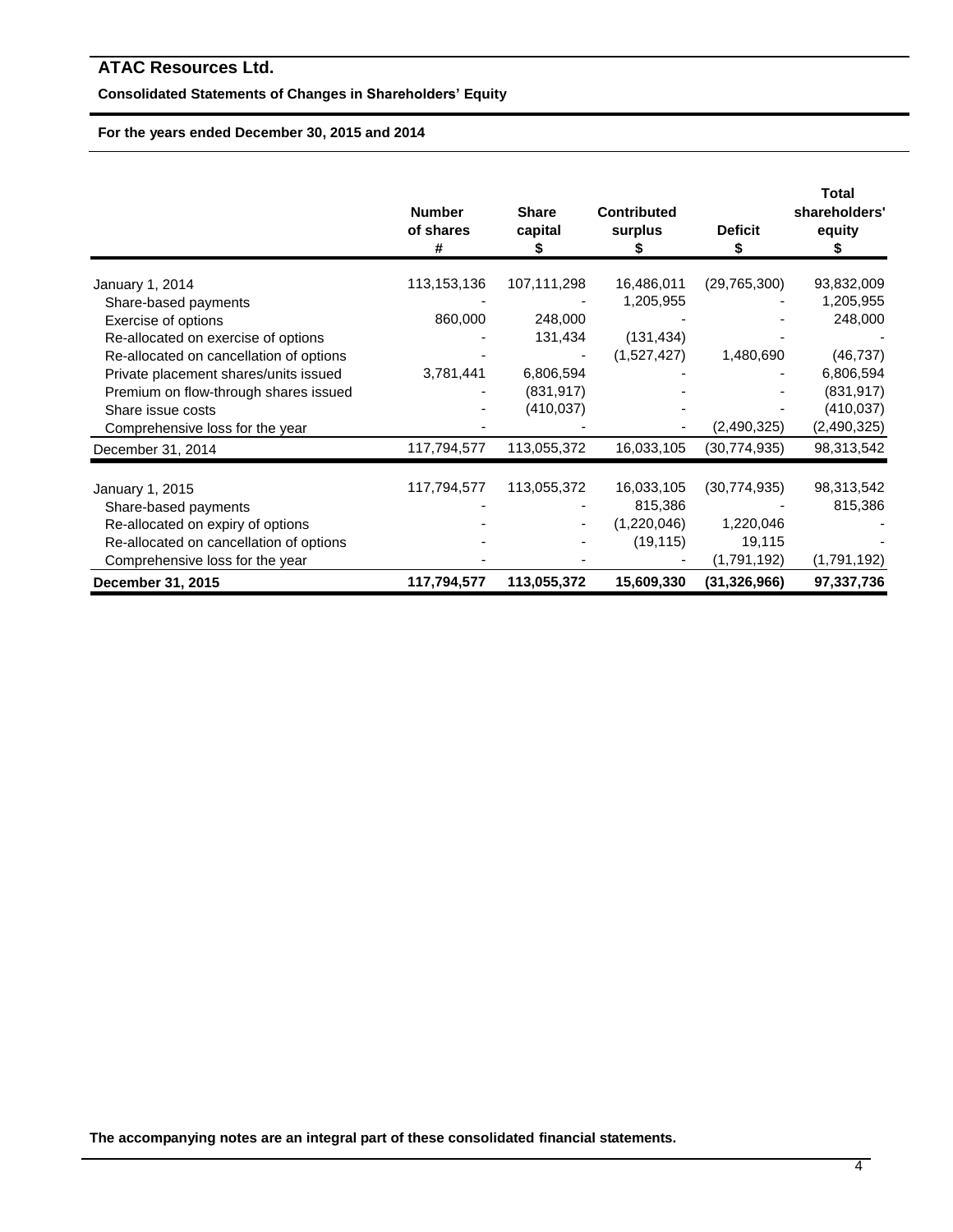## **Consolidated Statements of Comprehensive Loss**

| For the years ended December 31,                     |                | 2015        | 2014<br>\$    |  |
|------------------------------------------------------|----------------|-------------|---------------|--|
|                                                      | <b>Note</b>    | S           |               |  |
|                                                      |                |             |               |  |
|                                                      |                |             |               |  |
| <b>Expenses</b>                                      |                |             |               |  |
| Accounting, audit and legal                          | 10             | 108,668     | 143,654       |  |
| Consulting fees                                      | 10             | 42.000      | 42,000        |  |
| Flow-through taxes                                   | 14             | 10,900      |               |  |
| <b>Investor relations</b>                            | 10             | 243,417     | 141,233       |  |
| Office and administration                            | 10             | 459,551     | 529,234       |  |
| Property examination costs                           |                | 116,640     | 20,347        |  |
| Share-based payments                                 | 8              | 815,386     | 1,159,218     |  |
| Net loss from operating expenses                     |                | (1,796,562) | (2,035,686)   |  |
| Interest income                                      |                | 210,417     | 368,858       |  |
| (Loss) gain on marketable securities                 | 5              | (25, 897)   | 9,546         |  |
| Write-down of mineral property interests             | $\overline{7}$ |             | (518, 705)    |  |
| Gain on option of mineral property interests         | $\overline{7}$ |             | 23,375        |  |
| Loss for the year before income taxes                |                | (1,612,042) | (2, 152, 612) |  |
| Deferred income tax expense                          | 11             | (179, 150)  | (337, 713)    |  |
| Comprehensive loss for the year                      |                | (1,791,192) | (2,490,325)   |  |
| Loss per share                                       |                |             |               |  |
| Weighted average number of common shares outstanding |                |             |               |  |
| - basic #                                            | 9              | 117,794,577 | 116,636,301   |  |
| - diluted #                                          | 9              | 117,794,577 | 116,636,301   |  |
|                                                      |                |             |               |  |
| Basic loss per share \$                              | 9              | (0.02)      | (0.02)        |  |
| Diluted loss per share \$                            | 9              | (0.02)      | (0.02)        |  |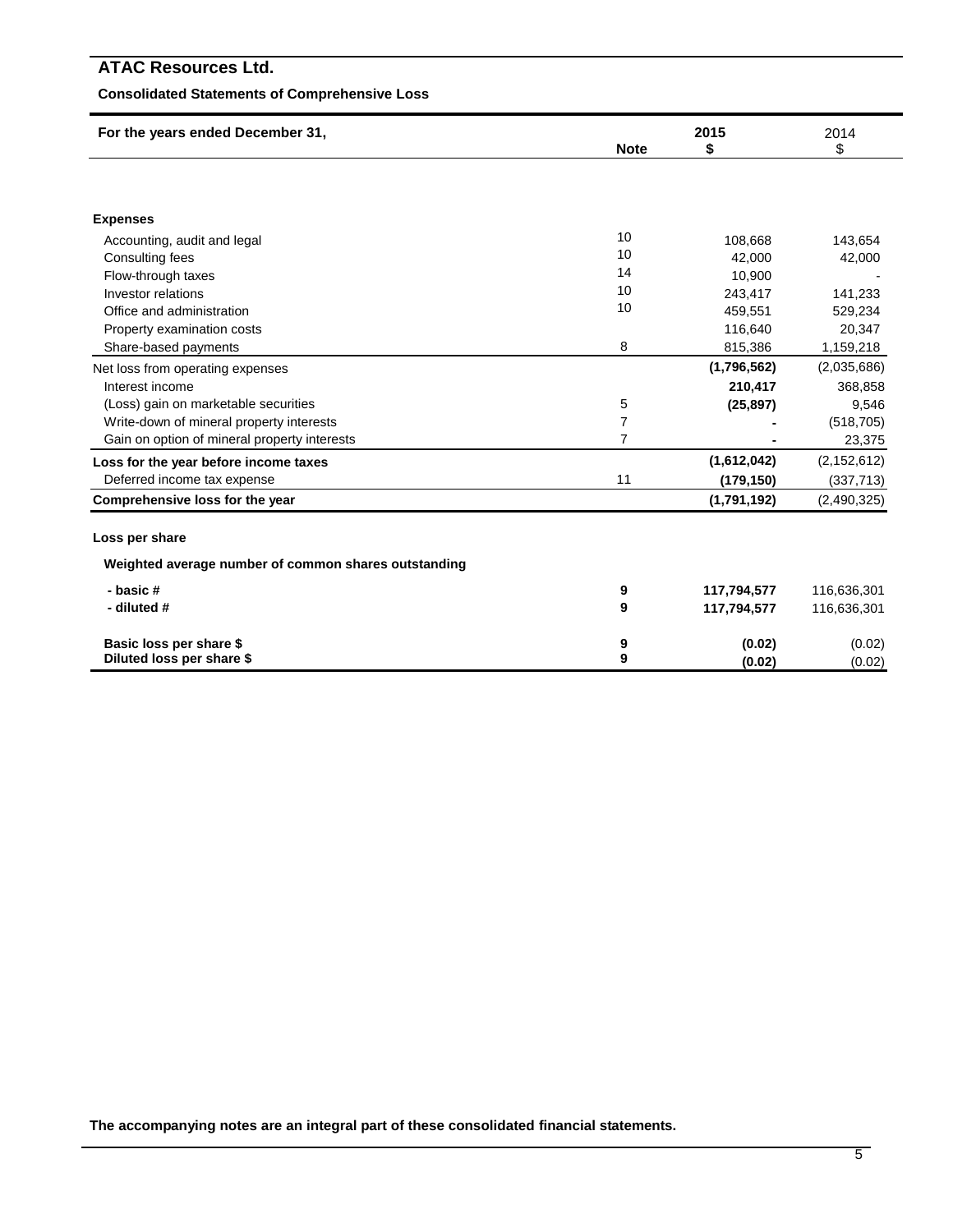## **Consolidated Statements of Cash Flows**

| For the years ended December 31,                                     | Note        | 2015<br>\$    | 2014<br>\$  |
|----------------------------------------------------------------------|-------------|---------------|-------------|
|                                                                      |             |               |             |
| <b>Operating activities</b>                                          |             |               |             |
| Comprehensive loss for the year                                      |             | (1,791,192)   | (2,490,325) |
| Adjustments for:                                                     |             |               |             |
| Gain on option of mineral property interests                         |             |               | (23, 375)   |
| Write-down of mineral property interests                             |             |               | 518,705     |
| Share-based payments                                                 |             | 815,386       | 1,159,218   |
| Loss (gain) on marketable securities                                 |             | 25,897        | (9, 546)    |
| Interest income                                                      |             | (210, 417)    | (368, 858)  |
| Deferred income tax expense                                          |             | 179,150       | 337,713     |
| Net change in non-cash working capital items                         | 12          | 8,000         | (91,006)    |
|                                                                      |             | (973, 176)    | (967, 474)  |
|                                                                      |             |               |             |
| <b>Financing activities</b><br>Issue of common shares/units for cash |             |               | 7,054,594   |
| Share issue costs                                                    |             |               |             |
|                                                                      |             |               | (554, 104)  |
|                                                                      |             |               | 6,500,490   |
| <b>Investing activities</b>                                          |             |               |             |
| Interest received                                                    |             | 210,417       | 368,858     |
| Proceeds from sale of marketable securities                          |             |               | 36,488      |
| Mineral property option proceeds received                            |             |               | 20,000      |
| Mineral property acquisition costs                                   |             | (119, 101)    | (131, 526)  |
| Prepaid exploration expenditures                                     |             | (5, 397)      | (11, 852)   |
| Deferred exploration and evaluation expenditures                     | (3,599,357) | (5,053,158)   |             |
|                                                                      |             | (3,513,438)   | (4,771,190) |
| (Decrease) increase in cash and cash equivalents                     |             | (4, 486, 614) | 761,826     |
| Cash and cash equivalents, beginning of year                         |             | 20,424,734    | 19,662,908  |
| Cash and cash equivalents, end of year                               |             | 15,938,120    | 20,424,734  |

**Supplemental cash flow information** 12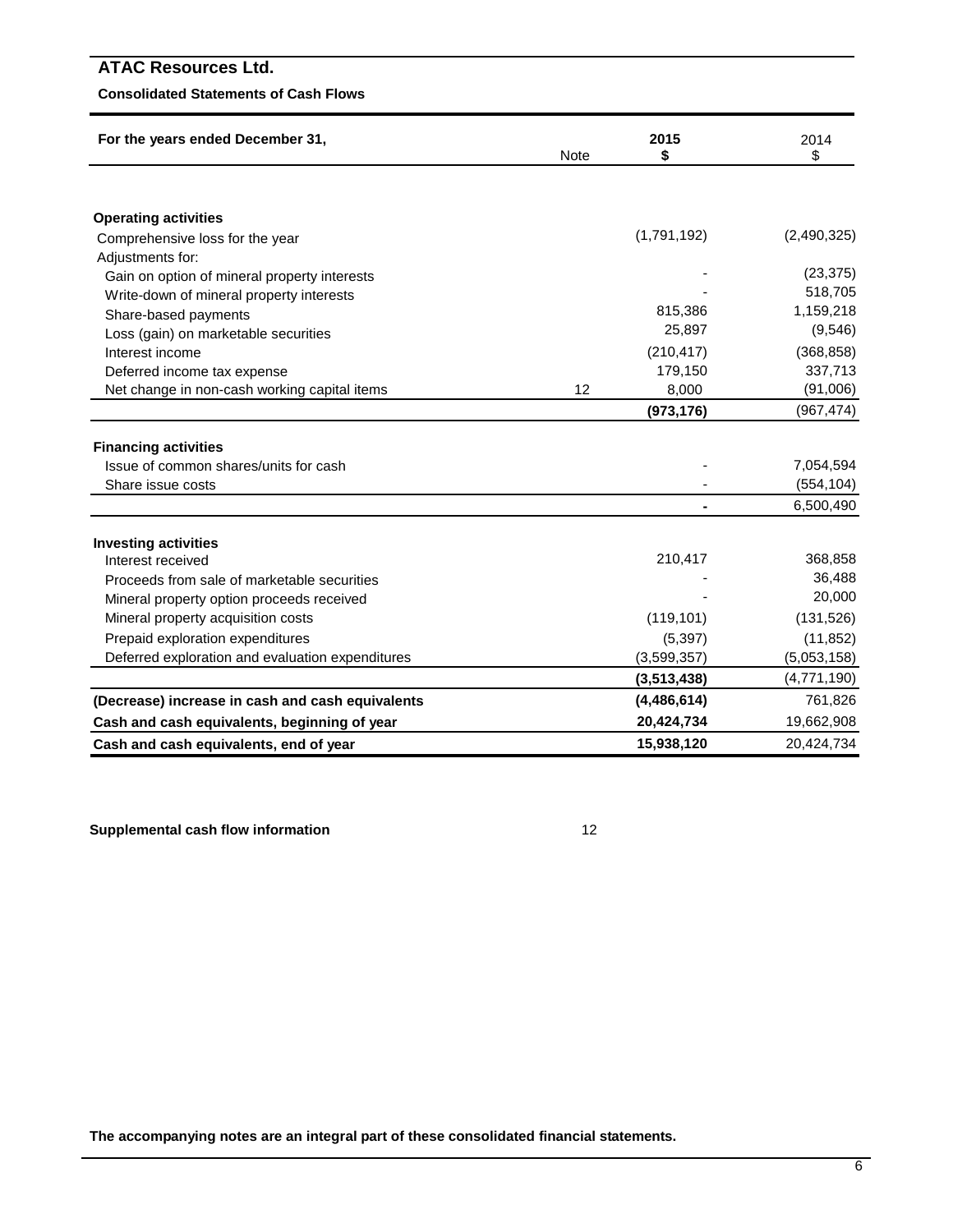#### **Notes to the Consolidated Financial Statements**

#### **For the years ended December 31, 2015 and 2014**

#### **1. Nature of operations and going concern**

ATAC Resources Ltd. (the "Company" or "ATAC") was incorporated under the laws of the Province of British Columbia, Canada. Head office is located at 1016 - 510 West Hastings Street, Vancouver, British Columbia, Canada, V6B 1L8. Its records office is located at 1710 - 1177 West Hastings Street, Vancouver, British Columbia, Canada, V6E 2L3. Its main business activity is the acquisition, exploration and evaluation of mineral property interests located in Canada. The consolidated financial statements ("financial statements") of the Company as at and for the years ended December 31, 2015 and 2014 comprise the Company and its subsidiaries. Its common shares trade on the TSX Venture Exchange ("TSX-V").

The Company is in the process of exploring its mineral property interests and has not yet determined whether they contain mineral reserves that are economically recoverable. The Company's continuing operations and the underlying value and recoverability of the amounts shown for mineral property interests are entirely dependent upon the existence of economically recoverable mineral reserves, the ability of the Company to obtain the necessary financing to complete the exploration and development of the mineral property interests, obtaining the necessary permits to mine, and on future profitable production or proceeds from the disposition of the mineral property interests.

The financial statements are prepared on the basis that the Company will continue as a going concern, which assumes that the Company will be able to continue in operation for the foreseeable future and will be able to realize its assets and discharge its liabilities and commitments in the normal course of operations. As an exploration stage company, the Company does not have revenues and historically has recurring operating losses. As at December 31, 2015, the Company had working capital of \$15,952,789 (December 31, 2014 - \$20,100,563) and shareholders' equity of \$97,337,736 (December 31, 2014 - \$98,313,542). Management has assessed that this working capital is sufficient for the Company to continue as a going concern beyond one year. If the going concern assumption were not appropriate for these financial statements it would be necessary to restate the Company's assets and liabilities on a liquidation basis.

#### **2. Significant accounting policies**

#### **(a) Basis of presentation**

These financial statements have been prepared in accordance with International Financial Reporting Standards and Interpretations (collectively, "IFRS"), as issued by the International Accounting Standards Board ("IASB") and the International Financial Reporting Interpretations Committee ("IFRIC").

These financial statements have been prepared on an historical cost basis, except for financial instruments which are classified as fair value through profit or loss ("FVTPL"). In addition, these financial statements have been prepared using the accrual basis of accounting, except for cash flow information.

The accounting policies set out below have been applied consistently by the Company and its subsidiaries.

All amounts on the financial statements are presented in Canadian dollars which is the functional currency of the Company and its subsidiaries.

#### **(b) Principles of consolidation**

These financial statements include the financial statements of the Company and all its subsidiaries.

Subsidiaries are entities controlled by the Company, and are included in the consolidated financial statements from the date that control commences until the date that control ceases. The accounting policies of subsidiaries are changed where necessary to align them with the policies adopted by the Company.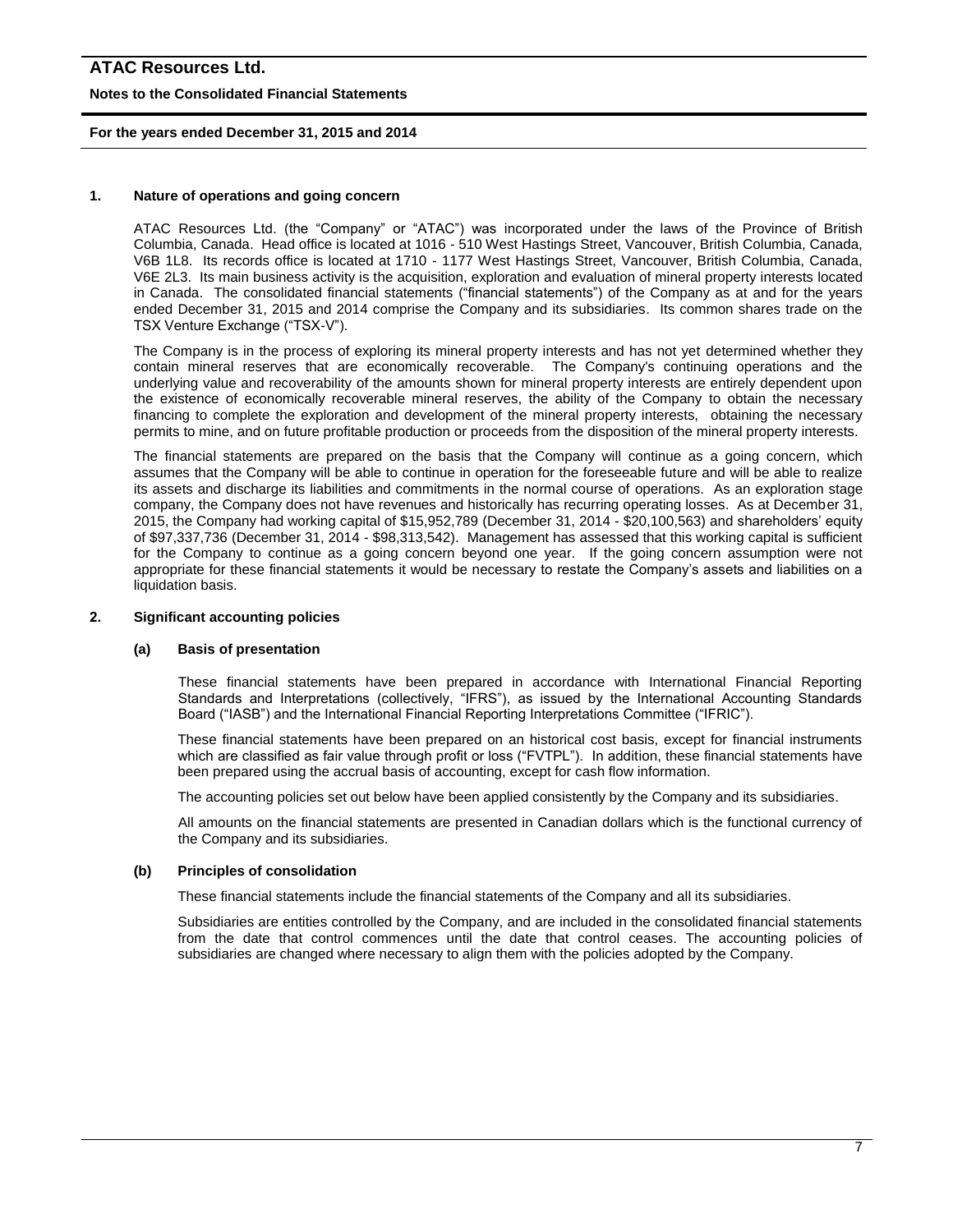#### **Notes to the Consolidated Financial Statements**

#### **For the years ended December 31, 2015 and 2014**

#### **2. Significant accounting policies** (continued)

#### **(b) Principles of consolidation** (continued)

Associates are those entities in which the Company has significant influence, but not control over the financial and operating policies. Significant influence is presumed to exist when the Company holds between 20 and 50 percent of the voting power of another entity. Investments in associates are accounted for using the equity method (equity accounted investees) and are recognized initially at cost. When applicable, the financial statements include the Company's share of the income and expenses and equity movements of equity accounted investees, after adjustments to align the accounting policies with those of the Company from the date that significant influence or joint control commences, until the date that significant influence or joint control ceases. When the Company's share of losses exceeds its interest in an equity accounted investee, the carrying amount of that interest, including any long-term investments, is reduced to nil, and the recognition of further losses is discontinued, except to the extent that the Company has an obligation, or has made payments on behalf of the investee. The Company has no associates requiring equity accounting.

A jointly controlled operation is a joint venture carried on by each venturer using its own assets in pursuit of the joint operations. When applicable, the financial statements include the assets that the Company controls and the liabilities that it incurs in the course of pursuing the joint operation and its share of any revenues and expenses from the joint operation.

Inter-company balances and transactions, and any unrealized income and expenses arising from intercompany transactions, are eliminated in preparing the financial statements. Unrealized gains arising from transactions with equity accounted investees are eliminated against the investment, to the extent of the Company's interest in the investee. Unrealized losses are eliminated in the same way as unrealized gains, but only to the extent that there is no evidence of impairment.

#### **(c) Financial instruments**

The Company classifies its financial instruments in the following categories: as FVTPL, loans and receivables, and other financial liabilities. The classification depends on the purpose for which the financial assets or liabilities were acquired. Management determines the classification of financial assets and liabilities at initial recognition.

(i) Non-derivative financial assets

The Company has the following non-derivative financial assets: financial assets at FVTPL and loans and receivables.

A financial asset is classified as FVTPL if it is classified as held for trading or is designated as such upon initial recognition. Financial assets are designated as FVTPL if the Company manages such investments and makes purchase and sale decisions based on their fair value in accordance with the Company's documented risk management or investment strategy. On initial recognition material transaction costs are recognized in profit or loss as incurred. Financial assets at FVTPL are measured at fair value, and changes therein are recognized in profit or loss.

The Company's marketable securities are classified as FVTPL. Marketable securities held in companies with an active market are classified as current assets at fair value. Marketable securities held in non-public companies without an active market are classified as non-current assets and are valued at fair value. In situations where fair value is indeterminable or impracticable to determine, the shares are recorded at cost. This may occur when non-public company shares are received as payment for mineral property interests. In such situations cost is determined by reference to the issue price of similar shares issued by the non-public entity for cash, at or near the time of issue of the investment shares, and in similar volumes. When, at future measurement dates fair value is still indeterminable, or impracticable, cost is used as the measure of fair value. When there is evidence of impairment the shares are written-down to expected realizable value.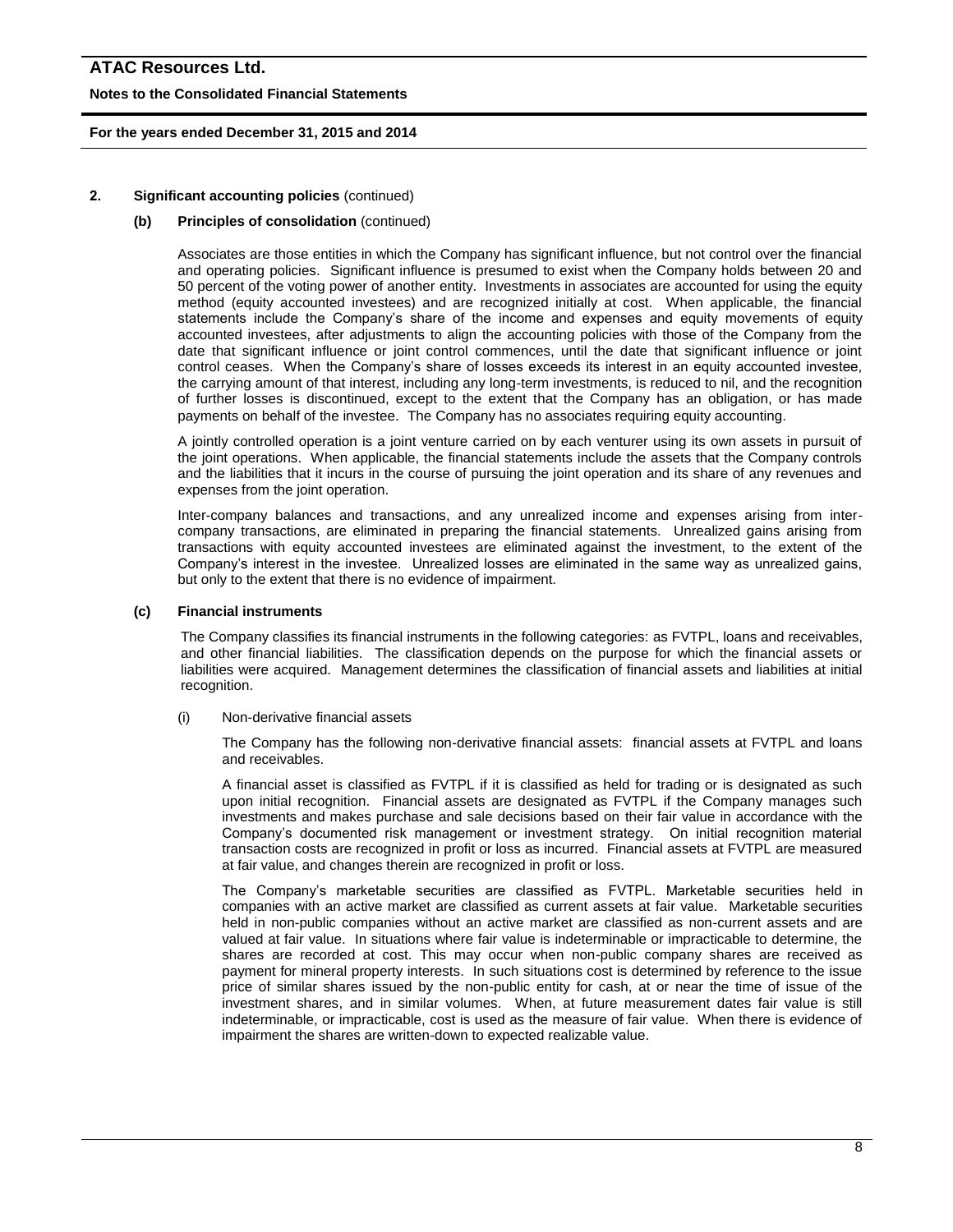#### **Notes to the Consolidated Financial Statements**

#### **For the years ended December 31, 2015 and 2014**

#### **2. Significant accounting policies** (continued)

#### **(c) Financial instruments** (continued)

(i) Non-derivative financial assets (continued)

Cash and cash equivalents are classified as FVTPL and are accounted for at fair value. Cash equivalents include highly liquid investments with original maturities of three months or less, and which are subject to an insignificant risk of change in value. Cash equivalents are held for the purpose of meeting short-term cash commitments rather than for investment or other purposes.

Loans and receivables are financial assets with fixed or determinable payments that are not quoted in an active market. Such assets are recognized initially at fair value plus any directly attributable transaction costs. Subsequent to initial recognition, loans and receivables are measured at amortized cost using the effective interest method, less any impairment losses. Loans and receivables comprise other receivables.

(ii) Derivative financial assets

Warrants are classified as derivative financial assets and are recorded at FVTPL. Warrants without an active market that are received as attachments to common share units are initially recorded at nominal amounts. At the time of purchase the total unit cost is allocated in full to each common share. Subsequent value is determined at measurement date using a valuation technique, such as the Black-Scholes option pricing model, or when the valuation technique input variables are not reliable, using the intrinsic value, which is equal to the higher of the market value of the underlying security, less the exercise price of the warrant, or zero. The Company does not own warrants as at December 31, 2015.

(iii) Non-derivative financial liabilities

The Company has the following non-derivative financial liabilities: accounts payable and accrued liabilities and accounts payable to related parties at FVTPL.

Other liabilities are recognized initially at fair value plus any directly attributable transaction costs. Subsequent to initial recognition these financial liabilities are measured at amortized cost using the effective interest method.

#### **(d) Mineral property interests**

The acquisition costs of mineral property interests and any subsequent exploration and evaluation costs are capitalized until the property to which they relate is placed into production, sold, allowed to lapse or abandoned. Exploration and evaluation costs incurred prior to obtaining ownership, or the right to explore a property, are expensed as incurred as property examination costs. Mineral property interests that have close proximity and have the possibility of being developed as a single mine are grouped as projects and are considered separate cash generating units ("CGU") for the purpose of determining future mineral reserves and impairments.

The acquisition costs include the cash consideration paid and the fair market value of any shares issued for mineral property interests being acquired or optioned pursuant to the terms of relevant agreements.

Proceeds received from a partial sale or option of any interest in a property are credited against the carrying value of the property. When the proceeds exceed the carrying costs the excess is recorded in profit or loss in the period the excess is received. When all of the interest in a property is sold, subject only to any retained royalty interests which may exist, the accumulated property costs are written-off, with any gain or loss included in profit or loss in the period the transaction takes place. No initial value is assigned to any retained royalty interest. The royalty interest is subsequently assessed for value by reference to developments on the underlying mineral property.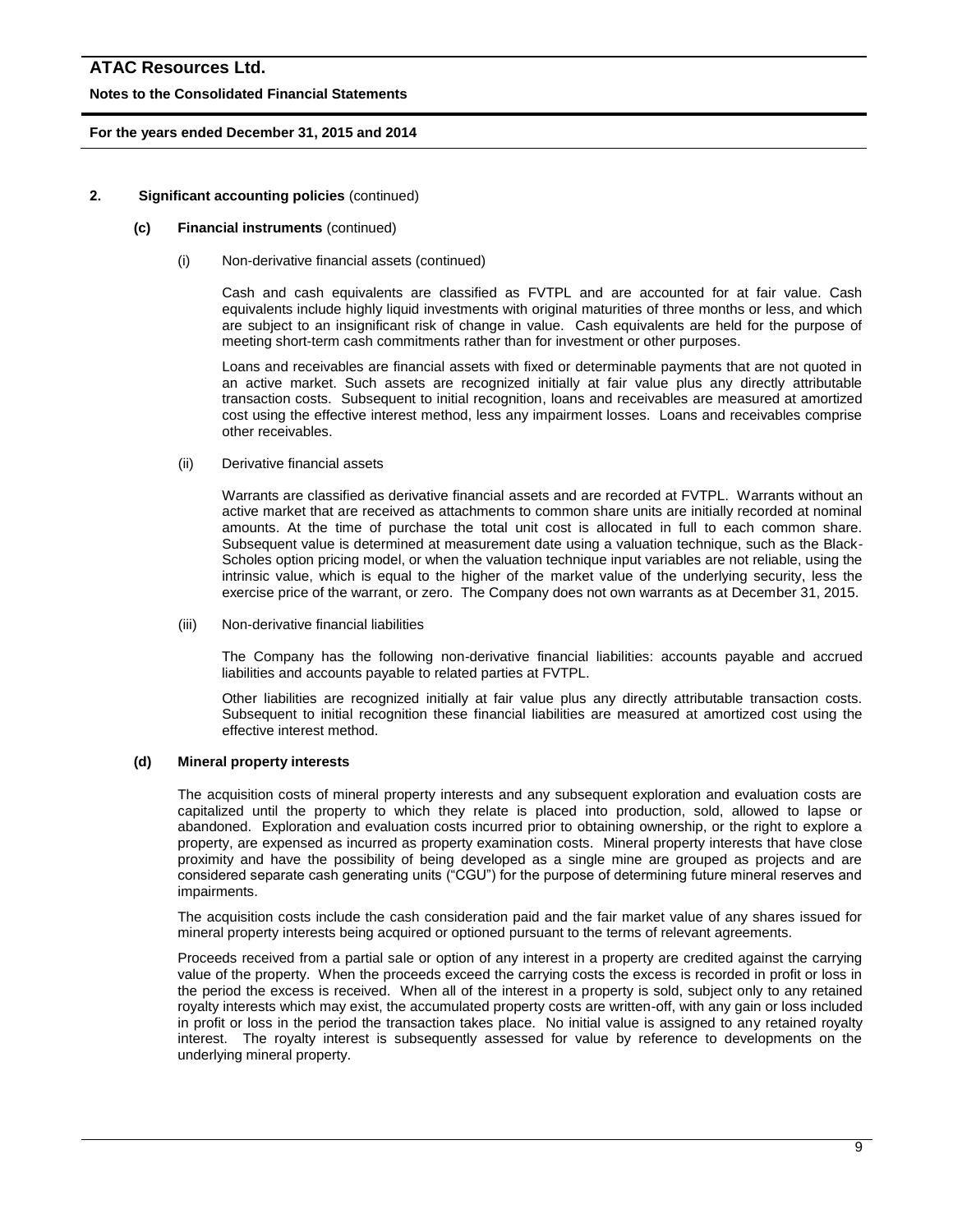#### **Notes to the Consolidated Financial Statements**

#### **For the years ended December 31, 2015 and 2014**

#### **2. Significant accounting policies** (continued)

#### **(d) Mineral property interests** (continued)

Management reviews its mineral property interests at each reporting period for signs of impairment and annually after each exploration season to consider if there is impairment in value taking into consideration current year exploration results and management's assessment of the future probability of profitable operations from the property, or likely gains from the disposition or option of the property. If a property is abandoned or inactive for a prolonged period, or considered to have no future economic potential, the acquisition and deferred exploration and evaluation costs are written-off to profit or loss.

Should a project be put into production, the costs of acquisition, exploration and evaluation will be amortized over the life of the project based on estimated economic reserves. If the carrying value of a project exceeds estimated reserves, an impairment provision is recorded.

When entitled, the Company records refundable mineral exploration tax credits or incentive grants on an accrual basis and as a reduction of the carrying value of the mineral property interest. When the Company is entitled to non-refundable exploration tax credits, and it is probable that they can be used to reduce future taxable income, a deferred income tax benefit is recognized.

#### **(e) Impairment**

#### (i) Financial assets

A financial asset is assessed at each reporting date to determine whether there is any objective evidence that it is impaired. A financial asset could be impaired if objective evidence indicates that one or more events have had a negative effect on the estimated future cash flows of that asset.

An impairment loss in respect of a financial asset measured at amortized cost is calculated as the difference between its carrying amount and the present value of the estimated future cash flows, discounted at the original effective interest rate.

Individually significant financial assets are tested for impairment on an individual basis. The remaining financial assets are assessed collectively in groups that share similar credit risk characteristics.

An impairment loss is reversed if the reversal can be related objectively to an event occurring after the impairment loss was recognized. For financial assets measured at amortized cost, this reversal is recognized in profit or loss.

(ii) Non-financial assets

Non-financial assets are reviewed quarterly by management for indicators that carrying value is impaired and may not be recoverable. When indicators of impairment are present the recoverable amount of an asset is evaluated at the CGU level, which is the smallest identifiable group of assets that generates cash inflows that are largely independent of the cash inflows from other assets or groups of assets. The recoverable amount of a CGU is the greater of the CGU's fair value less costs to sell and its value in use. An impairment loss is recognized in profit or loss to the extent that the carrying amount exceeds the recoverable amount. The Company's mineral property interest impairment policy is more specifically discussed in note 2(d) above.

#### **(f) Share capital**

Common shares are classified as equity. Transaction costs directly attributable to the issue of common shares and share options are recognized as a deduction from equity, net of any tax effects. Common shares issued for consideration other than cash, are valued based on their market value at the date the shares are issued.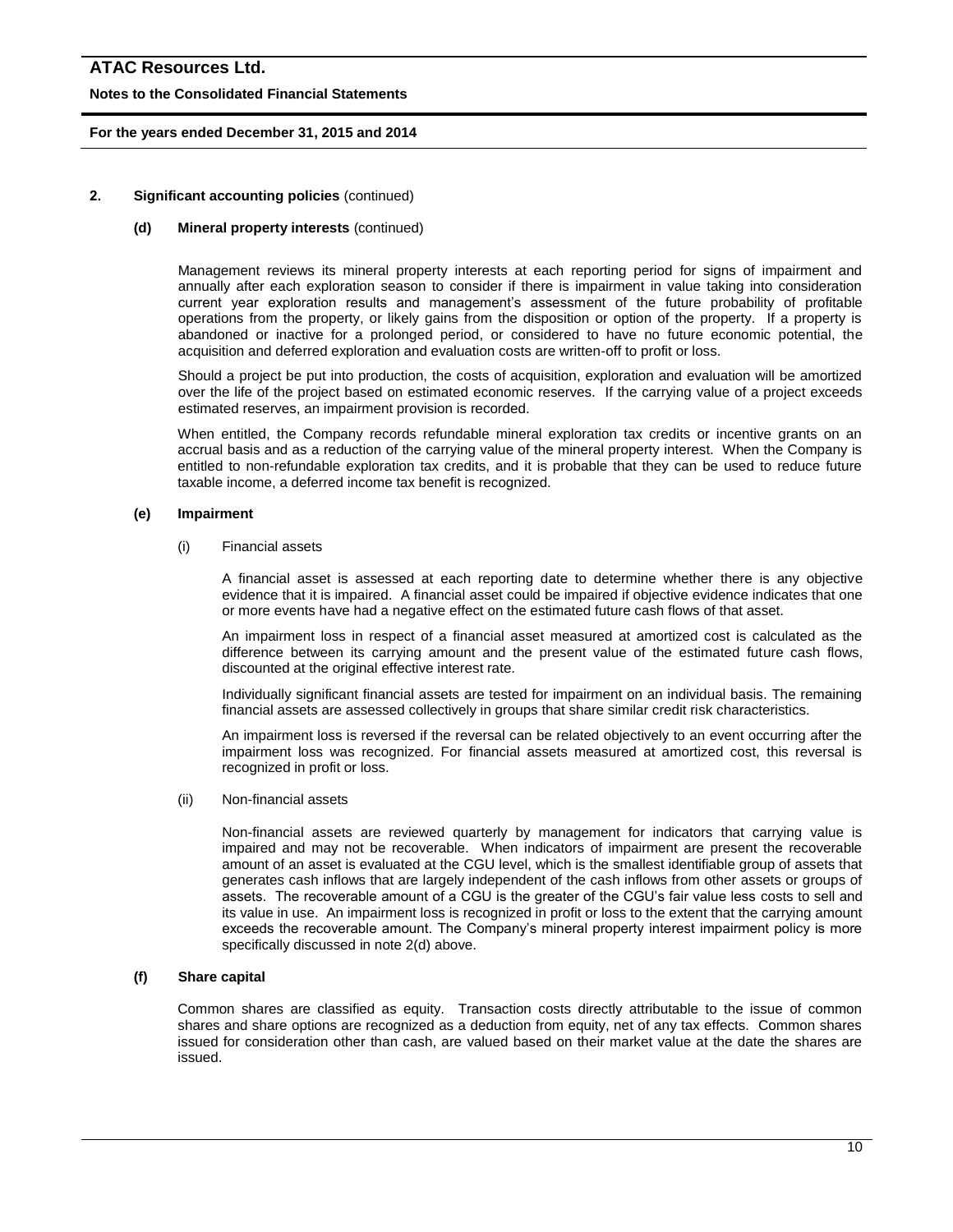#### **Notes to the Consolidated Financial Statements**

#### **For the years ended December 31, 2015 and 2014**

#### **2. Significant accounting policies** (continued)

#### **(f) Share capital** (continued)

When share capital recognized as equity is repurchased, the amount of the consideration paid, which includes directly attributable costs, net of any tax effects, is recognized as a deduction from equity. Share capital is reduced by the average per-common-share carrying amount, with the difference between this amount and the consideration paid, added to or deducted from contributed surplus.

The Company has adopted a residual value method with respect to the measurement of shares and warrants issued as private placement units. The residual value method first allocates value to the more easily measurable component based on fair value and then the residual value, if any, to the less easily measurable component. The Company considers the fair value of common shares issued in a unit private placement to be the more easily measurable component and the common shares are valued at their fair value, as determined by the closing quoted bid price on the announcement date. The balance, if any, is allocated to the attached warrants. Any fair value attributed to the warrants is recorded as contributed surplus.

#### **(g) Flow-through share private placements**

As an incentive to complete private placements the Company may issue common shares, which by agreement are designated as flow-through shares. Such agreements require the Company to spend the funds from these placements on qualified exploration expenditures and renounce the expenditures and income tax benefits to the flow-through shareholders, resulting in no exploration deductions to the Company.

The shares are usually issued at a premium to the trading value of the Company's common shares at the date the private placement is announced. The premium is a reflection of the value of the income tax benefits that the Company must pass on to the flow-through shareholders. On issue, share capital is increased only by the non-flow-through share equivalent value. Any premium is recorded as a flow-through share premium liability.

The loss of the tax benefit is recorded as a deferred income tax liability and eliminates the original flowthrough share premium liability, with the difference, if any, recorded as a deferred income tax expense. In instances where the Company has unused temporary income tax benefits, or unused non-capital losses or tax credits available to offset the deferred income tax liability, the realization of these income tax benefits is shown as a recovery in profit or loss in the period the deferred income tax liability is recorded.

The deferred income tax liability and reversal of the flow-through share premium liability are recorded on a pro-rata basis as the required exploration expenditures are completed and renounced to the flow-through shareholders.

#### **(h) Share-based payment transactions**

The Company has a stock option plan that provides for the granting of options to Officers, Directors, related company employees and consultants to acquire shares of the Company. The fair value of the options is measured on grant date and is recognized as an expense with a corresponding increase in contributed surplus as the options vest.

Options granted to employees and others providing similar services are measured at grant date at the fair value of the instruments issued. Fair value is determined using the Black-Scholes option pricing model taking into account the terms and conditions upon which the options were granted. The amount recognized as an expense is adjusted to reflect the actual number of share options that are expected to vest. Each tranche in an award with graded vesting is considered a separate grant with a different vesting date and fair value. Each grant is accounted for on that basis.

Options granted to non-employees are measured at the fair value of the goods or services received, unless that fair value cannot be estimated reliably, in which case the fair value of the equity instruments issued is used. The value of the goods or services is recorded at the earlier of the vesting date, or the date the goods or services are received.

On vesting, share-based payments are recorded as an operating expense and as contributed surplus. When options are exercised the consideration received is recorded as share capital. In addition, the related sharebased payments originally recorded as contributed surplus are transferred to share capital. When an option is cancelled or expires, the initial recorded value is reversed from contributed surplus and credited to deficit.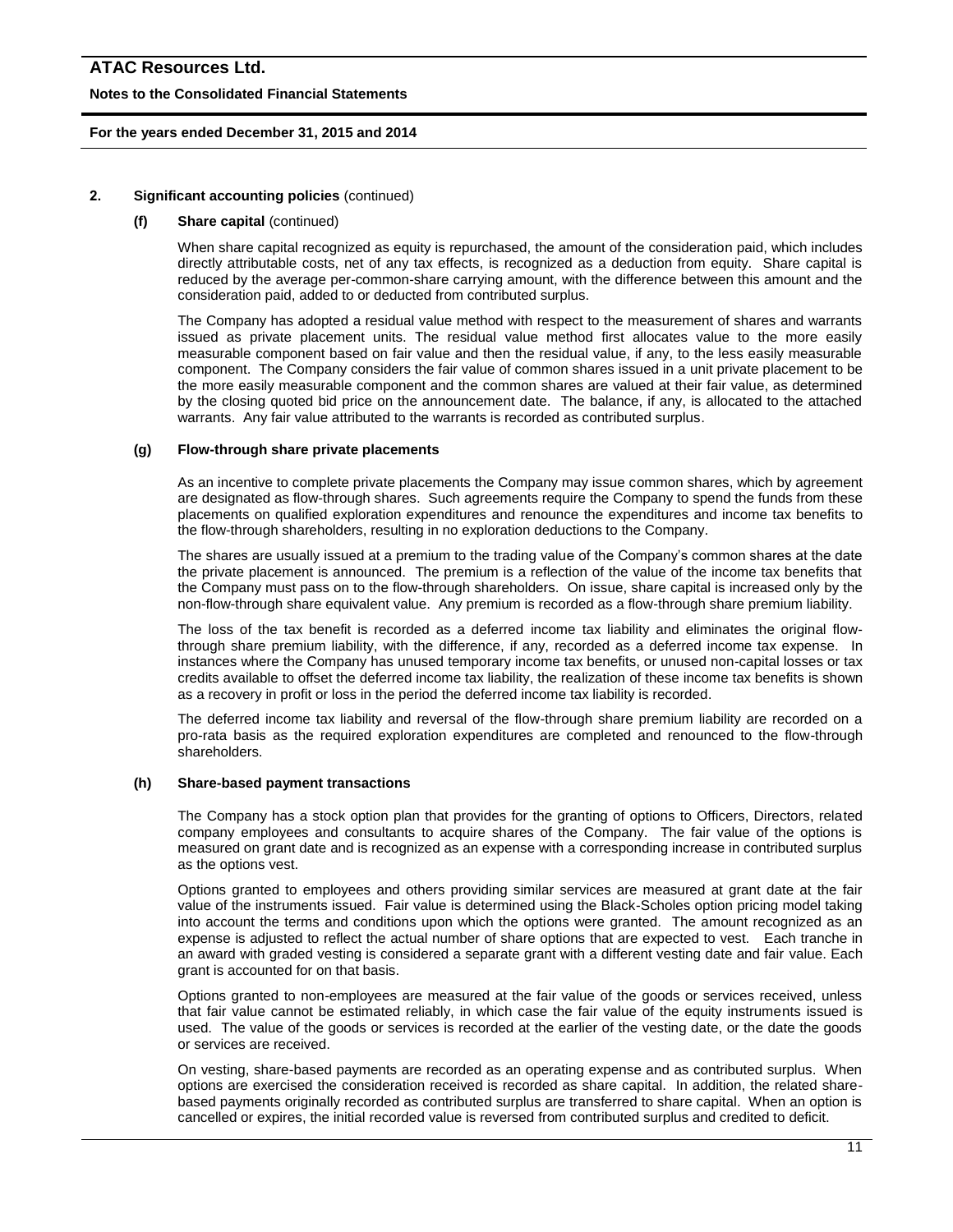#### **Notes to the Consolidated Financial Statements**

#### **For the years ended December 31, 2015 and 2014**

#### **2. Significant accounting policies** (continued)

#### **(i) Environmental rehabilitation**

An obligation to incur restoration, rehabilitation and environmental costs arises when environmental disturbance is caused by the exploration, development or ongoing production of a mineral property interest. The estimated costs arising from the decommissioning of plant and other site preparation work, discounted to their net present value, are determined, and capitalized at the start of each project to the carrying amount of the asset, as soon as the obligation to incur such costs arises. Discount rates, using a pre-tax rate that reflects the time value of money, are used to calculate the net present value. These costs are charged against profit or loss over the economic life of the related asset, through amortization using either the unit-ofproduction or the straight line method. The related liability is adjusted at each reporting date for the unwinding of the discount rate, for changes to the current market-based discount rate, and for changes to the amount or timing of the underlying cash flows needed to settle the obligation. Costs for restoration of subsequent site damage which is created on an ongoing basis during production are provided for at their net present values and charged against profits as extraction progresses.

The Company has no known restoration, rehabilitation or environmental costs related to its mineral property interests.

#### **(j) Income taxes**

Income tax expense is comprised of current and deferred income taxes. Current income tax and deferred income tax are recognized in profit or loss, except to the extent that they relate to items recognized directly in equity or equity investments.

Current income tax is the expected tax payable or receivable on the taxable income or loss for the year, using tax rates enacted or substantively enacted at the reporting date, and any adjustment to tax payable in respect of previous years.

Deferred income tax is recognized in respect of temporary differences between the carrying amounts of assets and liabilities for financial reporting purposes and the amounts used for taxation purposes. Deferred income tax is measured at the tax rates that are expected to be applied to temporary differences when they reverse, based on the laws that have been enacted or substantively enacted by the reporting date. Deferred income tax assets and liabilities are offset if there is a legally enforceable right to offset current income tax liabilities and assets, and they relate to income taxes levied by the same tax authority for the same taxable entity. A deferred income tax asset is recognized for unused tax losses, tax credits and deductible temporary differences, to the extent that it is probable that future taxable income will be available against which they can be utilized. Deferred income tax assets are reviewed at each reporting date and are reduced to the extent that it is no longer probable that the related income tax benefit will be realized.

#### **(k) Earnings (loss) per share**

The Company presents basic and diluted earnings (loss) per share ("EPS") data for its common shares. Basic EPS is calculated by dividing the profit or loss attributable to common shareholders of the Company by the weighted average number of common shares outstanding during the period, adjusted for own shares held. Diluted EPS is determined by dividing the profit or loss attributable to common shareholders by the weighted average number of common shares outstanding, adjusted for own shares held and for the effects of all potential dilutive common shares related to outstanding stock options a**n**d warrants issued by the Company.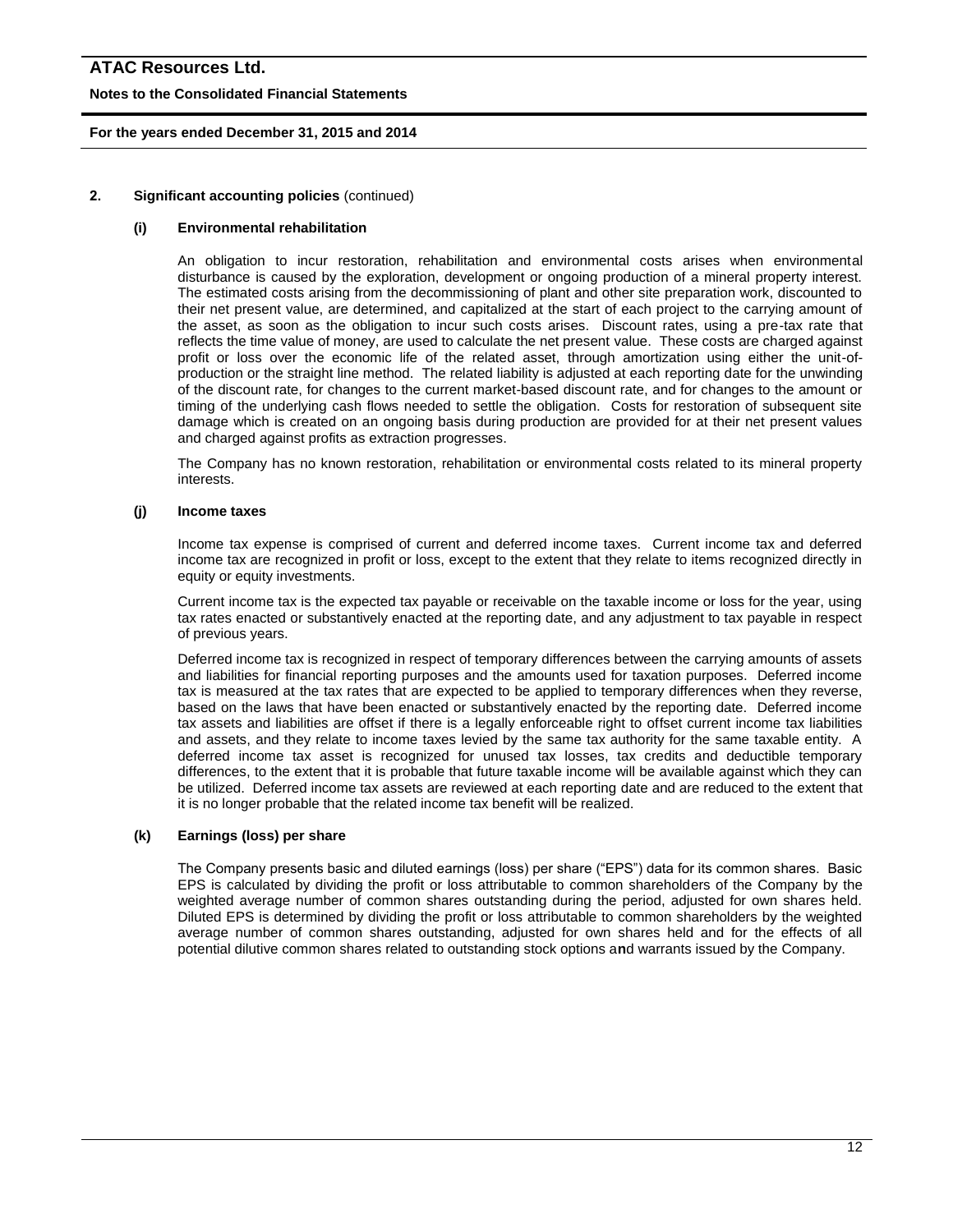#### **Notes to the Consolidated Financial Statements**

#### **For the years ended December 31, 2015 and 2014**

#### **2. Significant accounting policies** (continued)

#### **(l) Use of estimates and critical judgments**

The preparation of financial statements requires management to make estimates and judgments that affect the reported amounts of assets and liabilities and disclosure of contingent assets and liabilities at the date of the financial statements, and the reported amounts of revenues and expenses during the reporting period. Actual results could differ from those estimates and judgments. Those areas requiring the use of management estimates and judgments include:

#### **Estimates**

- (i) Option or sale agreements, under which the Company may receive shares as payment, require the Company to determine the fair value of the shares received. Many factors can enter into this determination, including, if public shares, the number of shares received, the trading value of the shares, and volume of shares, and if non-public shares, the underlying asset value of the shares, or value of the claims under option or sale. This determination is subjective and does not necessarily provide a reliable single measure of the fair value of the shares received.
- (ii) Recorded costs of flow-through share premium liabilities reflect the premium received by the Company on the issue of flow-through shares. The premium is subject to measurement uncertainly and requires the Company to assess the value of non-flow through shares. This determination is subjective and does not necessarily provide a reliable single measure of the fair value of the premium liability.
- (iii) The determination of the fair value of stock options or warrants using stock pricing models requires the input of highly subjective variables, including expected price volatility. Wide fluctuations in the variables could materially affect the fair value estimate; therefore the existing models do not necessarily provide a reliable single measure of the fair value of the Company's stock options and warrants.

#### **Judgments**

- (i) Recorded costs of mineral property interests and deferred exploration and evaluation costs are not intended to reflect present or future values of these properties. The recorded costs are subject to measurement uncertainty and it is reasonably possible, based on existing knowledge, that change in future conditions could require a material change in the recognized amount. Management is required, at each reporting date, to review its mineral property interests for signs of impairment. This is a highly subjective process taking into consideration exploration results, metal prices, economics, financing prospects and sale or option prospects. Management makes these judgments based on information available, but there is no certainty that a property is or is not impaired. Although the Company has taken steps to verify title to mineral properties in which it has an interest, these procedures do not guarantee the Company's title. Such properties may be subject to prior agreements or transfers and title may be affected by undetected defects.
- (ii) The determination of deferred income tax assets or liabilities requires subjective assumptions regarding future income tax rates and the likelihood of utilizing tax carry-forwards. Changes in these assumptions could materially affect the recorded amounts, and therefore do not necessarily provide certainty as to their recorded values.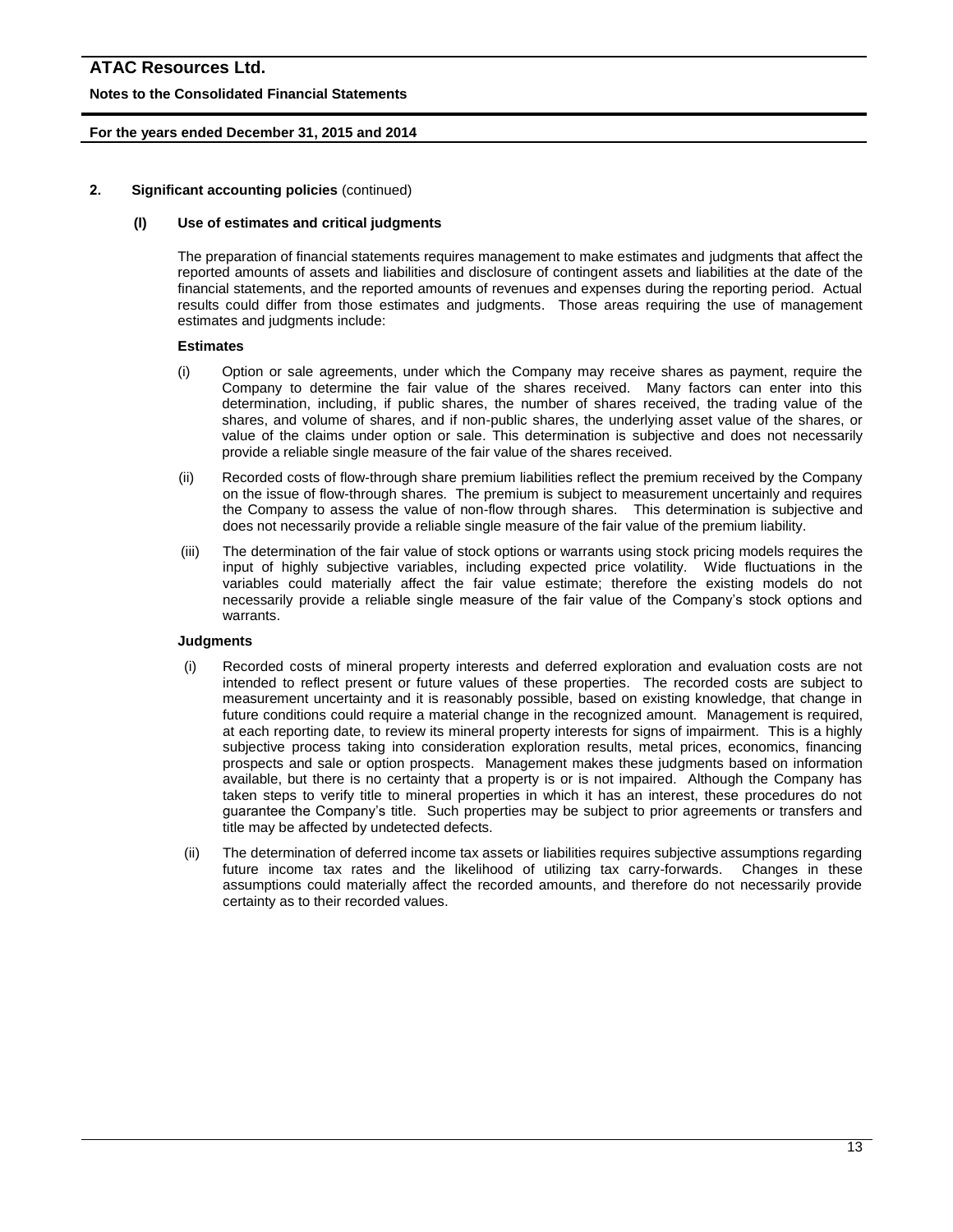#### **Notes to the Consolidated Financial Statements**

#### **For the years ended December 31, 2015 and 2014**

#### **2. Significant accounting policies** (continued)

#### **(m) Standards issued but not yet effective**

Certain pronouncements have been issued by the IASB or IFRIC that are effective for accounting periods beginning on or after January 1, 2016. Many of these updates are not applicable or consequential to the Company and have been excluded from the discussion below.

*Tentatively effective for annual periods beginning on or after January 1, 2018*

• New standard IFRS 9 *Financial Instruments*

IFRS 9 adds new requirements for impairment of financial assets and makes changes to the classification and measurement of financial instruments. When complete, IFRS 9 will replace IAS 39 *Financial Instruments: Recognition and Measurement*

The Company has initially assessed that there will be no material reporting changes as a result of adopting the new standard, however, there will be enhanced disclosure requirements.

#### **3. Cash and cash equivalents**

| Cash and cash equivalents consist of the following: | December 31. | December 31. |  |
|-----------------------------------------------------|--------------|--------------|--|
|                                                     | 2015         | 2014         |  |
|                                                     |              |              |  |
| Bank and broker balances                            | 227.504      | 2.165.221    |  |
| Cashable investment certificates                    | 15.710.616   | 18.259.513   |  |
|                                                     | 15,938,120   | 20.424.734   |  |

#### **4. Receivables and prepayments**

Receivables and prepayments consist of the following: **December 31, December 31, December 31,** 

|                                            | 2015    | 2014   |
|--------------------------------------------|---------|--------|
|                                            |         |        |
| Sales tax recoverable                      | 18.564  | 22,570 |
| Employee deductions recoverable            |         | 808    |
| Yukon mineral exploration grant receivable | 31.968  |        |
| Prepaid expenses                           | 55.848  | 66.738 |
|                                            | 106,380 | 90.116 |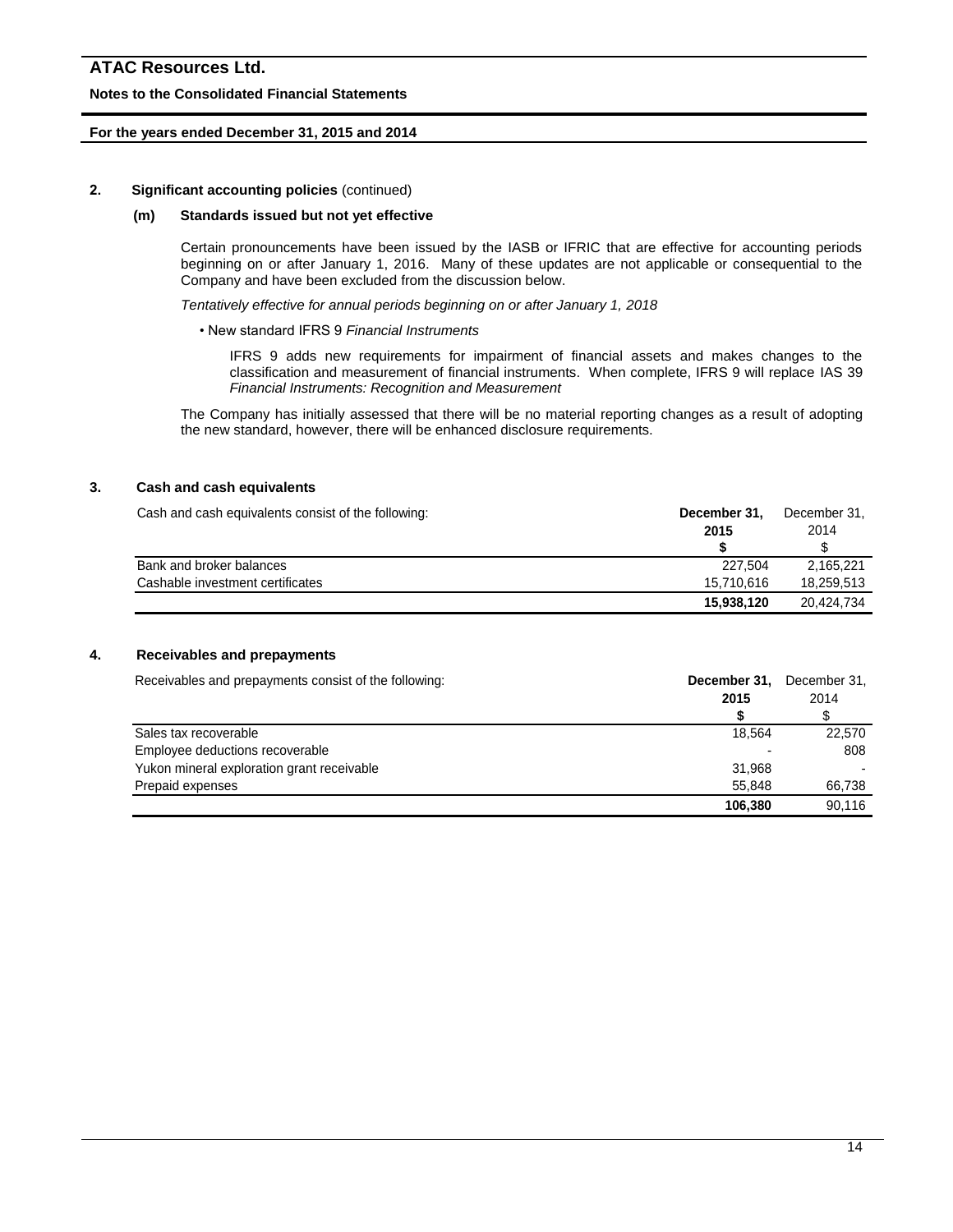#### **Notes to the Consolidated Financial Statements**

#### **For the years ended December 31, 2015 and 2014**

#### **5. Marketable securities**

Marketable securities consist of various common shares received on the option of mineral property interests as follows:

|                              | Shares with<br>an active market |                   | Shares without<br>an active market |                        |                           |  |
|------------------------------|---------------------------------|-------------------|------------------------------------|------------------------|---------------------------|--|
|                              | Cost<br>\$                      | <b>Fair value</b> | Cost<br>\$                         | <b>Fair value</b><br>5 | Total gain<br>(loss)<br>5 |  |
| January 1, 2014              | 550,397                         | 108,766           | 10,000                             |                        |                           |  |
| Additions                    | 3,375                           | 3,375             |                                    |                        |                           |  |
| Proceeds on sale             | (36, 488)                       |                   |                                    |                        |                           |  |
| Cost of disposals            |                                 | (61, 938)         |                                    |                        |                           |  |
| Realized loss for the year   | (25, 450)                       |                   |                                    |                        | (25, 450)                 |  |
| Unrealized gain for the year |                                 | 34,996            |                                    |                        | 34,996                    |  |
| December 31, 2014            | 491,834                         | 85,199            | 10,000                             |                        | 9,546                     |  |
| January 1, 2015              | 491,834                         | 85,199            | 10,000                             |                        |                           |  |
| Unrealized loss for the year |                                 | (25,897)          |                                    |                        | (25, 897)                 |  |
| December 31, 2015            | 491,834                         | 59,302            | 10,000                             |                        | (25, 897)<br>1            |  |

The valuation of the shares with an active market has been determined in whole by reference to the bid price of the shares on the TSX-V or Toronto Stock Exchange ("TSX") at each period end date.

The shares without an active market are private company shares received as payment on optioned mineral property interests. The shares were written-down in 2008 to a carrying value of \$1, as no active market existed or exists, and no value can be determined.

#### **6. Subsidiary information**

On July 14, 2010 two wholly-owned subsidiary companies were incorporated under the laws of the Province of British Columbia, Canada to facilitate the possible transfer to them of certain of the Company's mineral property interests. From incorporation to December 31, 2015, neither of the subsidiaries have had any transactions other than to issue nominal \$1 share capital to the Company.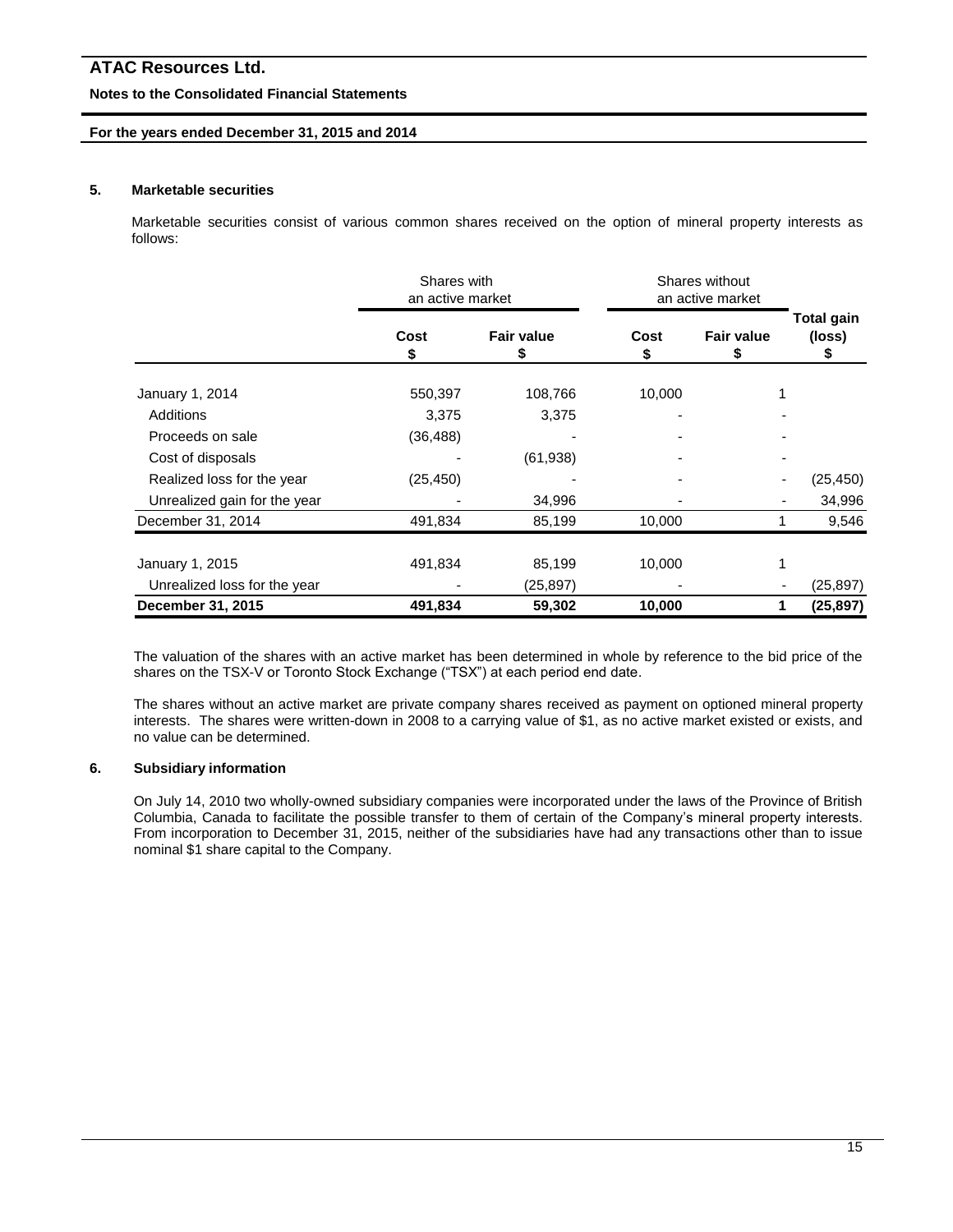#### **Notes to the Consolidated Financial Statements**

#### **For the years ended December 31, 2015 and 2014**

#### **7. Mineral property interests**

The Company's mineral property interests consist of various exploration stage properties located in the Yukon Territory, Canada. The properties have been grouped into those which are being optioned to other parties, those which are wholly-owned, and those which are royalty or other interests. Properties which are in close proximity and could be developed as a single economic unit are grouped into projects.

|                                          | <b>Optioned</b><br>to others | Wholly-<br>owned | Other<br>interests | Total      |
|------------------------------------------|------------------------------|------------------|--------------------|------------|
|                                          |                              |                  |                    |            |
| January 1, 2014                          |                              | 85,058,512       | 119,114            | 85,177,626 |
| Acquisitions/staking/assessments         |                              | 131,526          |                    | 131,526    |
| Exploration and evaluation               |                              | 4,780,675        | 12.569             | 4,793,244  |
| Write-down of mineral property interests |                              | (387, 023)       | (131,682)          | (518, 705) |
| Option proceeds                          | (23, 375)                    |                  |                    | (23, 375)  |
| Proceeds in excess of cost to loss       | 23,375                       |                  |                    | 23,375     |
| December 31, 2014                        |                              | 89,583,690       |                    | 89,583,691 |
| January 1, 2015                          |                              | 89,583,690       |                    | 89,583,691 |
| Acquisitions/staking/assessments         |                              | 119,101          |                    | 119,101    |
| Exploration and evaluation               |                              | 3,577,313        |                    | 3,577,313  |
| December 31, 2015                        |                              | 93,280,104       |                    | 93,280,105 |

Changes in the project carrying amounts for the years ended December 31, 2015 and 2014 are summarized as follows:

**Year ended December 31, 2014**

|                                             |                    | <b>Acquisitions</b>      | <b>Exploration</b> |                 |                           | <b>Excess</b>       |                      |
|---------------------------------------------|--------------------|--------------------------|--------------------|-----------------|---------------------------|---------------------|----------------------|
|                                             | January 1,<br>2014 | /staking/<br>assessments | and<br>evaluation  | Write-<br>downs | <b>Option</b><br>proceeds | proceeds<br>to loss | December 31,<br>2014 |
|                                             | \$                 | \$                       | \$                 | \$              | \$                        | \$                  | \$                   |
| <b>Project</b><br>under option<br>to others |                    |                          |                    |                 |                           |                     |                      |
| <b>Idaho Creek</b>                          |                    |                          |                    |                 | (23, 375)                 | 23,375              |                      |
| <b>Wholly-owned</b><br>projects             |                    |                          |                    |                 |                           |                     |                      |
| Rackla Gold                                 |                    |                          |                    |                 |                           |                     |                      |
| - Nadaleen                                  | 53,618,075         | 126,764                  | 3,994,392          |                 |                           |                     | 57,739,231           |
| - Rau                                       | 31,051,337         |                          | 785,844            |                 |                           |                     | 31,837,181           |
|                                             | 84,669,412         | 126,764                  | 4,780,236          |                 |                           |                     | 89,576,412           |
| Connaught                                   | 386,949            |                          | 75                 | (387, 023)      |                           |                     |                      |
| <b>Idaho Creek</b>                          |                    | 680                      |                    |                 |                           |                     | 680                  |
| Panorama                                    |                    | 4,082                    |                    |                 |                           |                     | 4,082                |
| Rosy                                        | 2,151              |                          | 364                |                 |                           |                     | 2,515                |
| <b>Total</b>                                | 85,058,512         | 131,526                  | 4,780,675          | (387, 023)      |                           | ٠.                  | 89,583,690           |
| <b>Other interests</b><br>Dawson Gold       | 119,114            |                          | 12,569             | (131, 682)      |                           |                     |                      |
| <b>Total all projects</b>                   | 85,177,626         | 131,526                  | 4,793,244          | (518, 705)      | (23, 375)                 | 23,375              | 89,583,691           |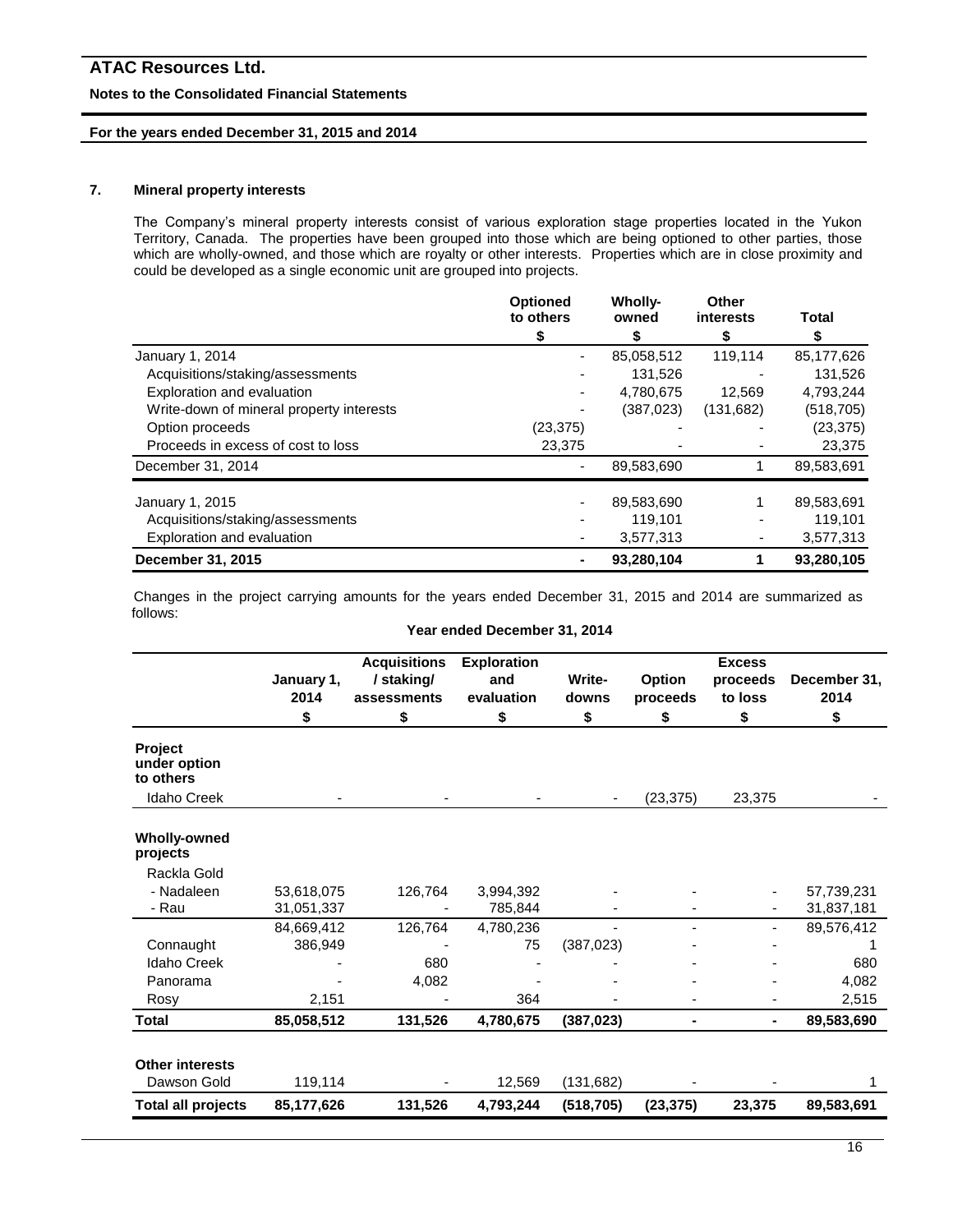## **Notes to the Consolidated Financial Statements**

## **For the years ended December 31, 2015 and 2014**

## **7. Mineral property interests** (continued)

Exploration and evaluation expenditures on the projects consisted of the following:

| Year ended December 31, 2014                    | Nadaleen<br>\$ | Rau<br>\$ | Others<br>\$             | Total<br>\$ |
|-------------------------------------------------|----------------|-----------|--------------------------|-------------|
|                                                 |                |           |                          |             |
| Assays                                          | 220,086        | 1.000     | 3.703                    | 224.789     |
| Drilling                                        | 921.487        |           |                          | 921,487     |
| Field                                           | 740.481        | 9.795     | 8.941                    | 759,217     |
| Helicopter and fixed wing                       | 785.739        | 15.269    | $\overline{\phantom{0}}$ | 801.008     |
| Labour                                          | 1,067,477      | 41,368    | 364                      | 1,109,209   |
| Resource, engineering and environmental studies | 34.309         | 717,487   |                          | 751,796     |
| Survey and consulting                           | 87,172         |           |                          | 87,172      |
| Travel and accommodation                        | 137,641        | 925       |                          | 138,566     |
| <b>Total</b>                                    | 3,994,392      | 785.844   | 13,008                   | 4,793,244   |

**Year ended December 31, 2015**

|                                       | January 1,<br>2015 | <b>Acquisitions</b><br>/ staking /<br>assessments | <b>Exploration</b><br>and<br>evaluation | Option<br>proceeds | <b>Excess</b><br>proceeds<br>to loss | December 31,<br>2015 |
|---------------------------------------|--------------------|---------------------------------------------------|-----------------------------------------|--------------------|--------------------------------------|----------------------|
|                                       | \$                 | S                                                 | \$                                      | S                  | \$                                   | \$                   |
| Wholly-owned<br>projects              |                    |                                                   |                                         |                    |                                      |                      |
| Rackla Gold                           |                    |                                                   |                                         |                    |                                      |                      |
| - Nadaleen                            | 57,739,231         | 97,030                                            | 1,683,385                               |                    |                                      | 59,519,646           |
| - Rau                                 | 31,837,181         |                                                   | 1,792,392                               |                    |                                      | 33,629,573           |
|                                       | 89,576,412         | 97,030                                            | 3,475,777                               |                    |                                      | 93,149,219           |
| Connaught                             |                    | 21,099                                            | 73,880                                  |                    |                                      | 94,980               |
| <b>Idaho Creek</b>                    | 680                |                                                   | 16,600                                  |                    |                                      | 17,280               |
| Panorama                              | 4,082              | 972                                               | 11,056                                  |                    |                                      | 16,110               |
| Rosy                                  | 2,515              |                                                   |                                         |                    |                                      | 2,515                |
| Total                                 | 89,583,690         | 119,101                                           | 3,577,313                               |                    |                                      | 93,280,104           |
| <b>Other interests</b><br>Dawson Gold |                    |                                                   |                                         |                    |                                      |                      |
| <b>Total all projects</b>             | 89,583,691         | 119,101                                           | 3,577,313                               |                    |                                      | 93,280,105           |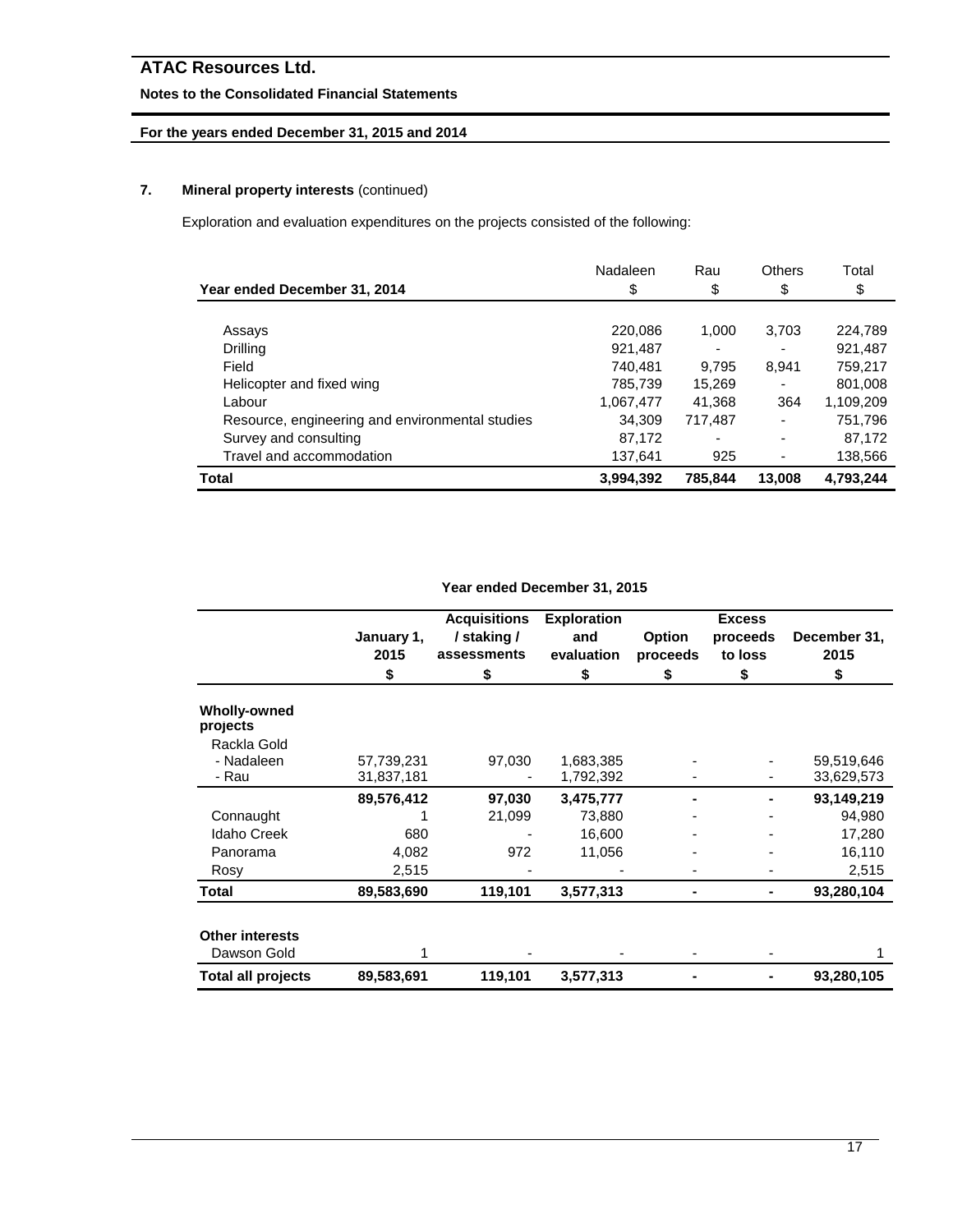#### **Notes to the Consolidated Financial Statements**

#### **For the years ended December 31, 2015 and 2014**

#### **7. Mineral property interests** (continued)

Exploration and evaluation expenditures on the projects consisted of the following:

|                                                 | Nadaleen  | Rau       | <b>Others</b> | Total     |
|-------------------------------------------------|-----------|-----------|---------------|-----------|
| Year ended December 31, 2015                    | \$        | \$        | \$            | \$        |
|                                                 |           |           |               |           |
| Assays                                          | 75,662    | 126.437   | 34.895        | 236.994   |
| Drilling                                        | 318,322   | 463,263   |               | 781,585   |
| Field                                           | 313,708   | 251.298   | 12,772        | 577,778   |
| Helicopter and fixed wing                       | 368,862   | 302.314   |               | 671,176   |
| Labour                                          | 525,540   | 444,382   | 58,234        | 1,028,156 |
| Resource, engineering and environmental studies |           | 121,663   |               | 121,663   |
| Survey and consulting                           | 10,440    | 32,475    | 25,933        | 68,848    |
| Travel and accommodation                        | 70,851    | 50,560    | 1.670         | 123,081   |
|                                                 | 1,683,385 | 1,792,392 | 133,504       | 3,609,281 |
| Less: Yukon mineral exploration grant           |           |           | (31,968)      | (31,968)  |
| Total                                           | 1,683,385 | 1,792,392 | 101,536       | 3,577,313 |

#### **(1) Wholly-owned projects**

The Company's wholly owned projects are comprised of the rights to explore various mineral claims located in the Yukon Territory, which are at various stages of exploration. They are not subject to any option or sale agreements, except as noted below.

#### **Connaught project**

The Connaught project consists of a 100% interest in the CN, NC and OM mineral claims located in the Dawson Mining District, Yukon Territory. In 2009, a 50% interest in the project was sold for cash and common shares totaling \$252,500. The 50% interest was re-purchased by the Company in 2012 by issuing 75,000 common shares having a value of \$188,250. From 2012 to the end of 2014, there were no significant exploration expenditures on the property, and since no future exploration was contemplated and there were no purchase or option interests in the property, a write-down of \$387,023, to a \$1 carrying value, was recorded in 2014. New expenditures have been incurred in the current year to take advantage of favorable government assessment credits and grants.

The Company was approved to receive financial assistance from the Yukon Government on its Connaught project claims, which will reimburse the Company for one-half of its 2015 qualified exploration expenditures on the claims, to a maximum of \$40,000. The Company has been approved for a grant of \$31,968, which amount is included in receivables and prepayments. The current year exploration expenditures have been reduced by the grant.

#### **Idaho Creek project**

The Idaho Creek project consists of a 100% interest in the Idaho mineral claims located in the Whitehorse Mining District, Yukon Territory.

Cash and common shares totaling \$269,413 have been received under previous option agreements.

#### **Panorama project**

The Panorama project consists of a 100% interest in the Aussie mineral claims located in the Dawson Mining District, Yukon Territory. The claims are subject to a 3% net smelter return royalty ("NSR") on all commercial production from the claims.

Cash and common shares totaling \$328,400 have been received under previous option agreements.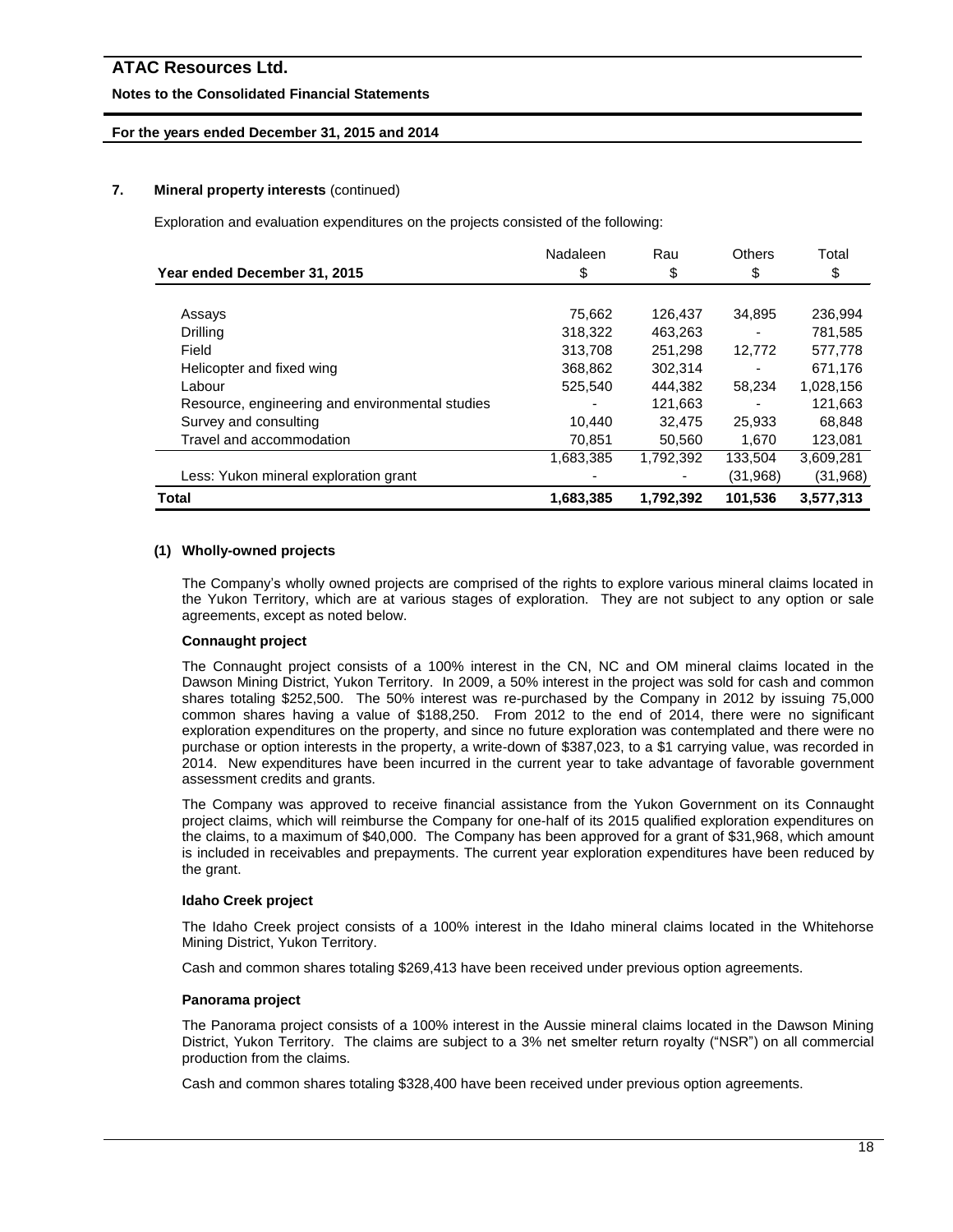#### **Notes to the Consolidated Financial Statements**

#### **For the years ended December 31, 2015 and 2014**

#### **7. Mineral property interests** (continued)

#### **(1) Wholly-owned projects** (continued)

#### **Rackla Gold project**

The Rackla Gold project consists of a 100% interest in the Rau (ACX, AT, BT, EX, GF, Gam, PH, Q, R, Rau, RR, S, T and WH mineral claims), Jam, Mouse, Sten (Dale, EN, IS, OS, ST, and Sten mineral claims) and Stoked (HO, Rae and Stoked mineral claims) mineral properties located in the Mayo Mining District, Yukon Territory. Cash and common shares totaling \$165,600 have been received under previous option agreements.

#### **Rosy project**

The Rosy project consists of a 100% interest in the Rosy mineral claims located in the Whitehorse Mining District, Yukon Territory. Cash and common shares totaling \$167,000 have been received under previous option agreements.

#### **(2) Other interests**

#### **Joint exploration property - Dawson Gold project**

The Dawson Gold project consists of a 50% interest in the DM and Nit mineral claims located in the Dawson and Whitehorse Mining Districts, Yukon Territory, and the GG, SH and TL mineral claims located in the Dawson Mining District, Yukon Territory.

The other 50% interest was acquired by Arcus Development Group Inc. ("Arcus") under an option Agreement with the Company, which completed on February 21, 2012. Under the Agreement the Company received \$185,000 and 1,000,000 Arcus common shares, and Arcus completed a \$3,500,000 exploration program.

Effective February 21, 2012 the Company and Arcus agreed to explore the project on a 50/50 basis with Arcus as the Operator. As at December 31, 2015, the Company's cumulative share of the joint exploration and property expenditures totalled \$131,683 (December 31, 2014 - \$131,683). There have been no property or exploration expenditures on the properties during the year ended December 31, 2015 (2014 - \$12,569).

There have been no significant exploration expenditures on the property since 2012, and since no future exploration was contemplated and there were no purchase or option interests in the property, a write-down of \$131,682 to a \$1 carrying value was recorded in 2014.

#### **Royalty interests**

The Company has a 1% NSR on the Golden Revenue, Nitro, and Seymour properties located in the Whitehorse Mining District, Yukon Territory.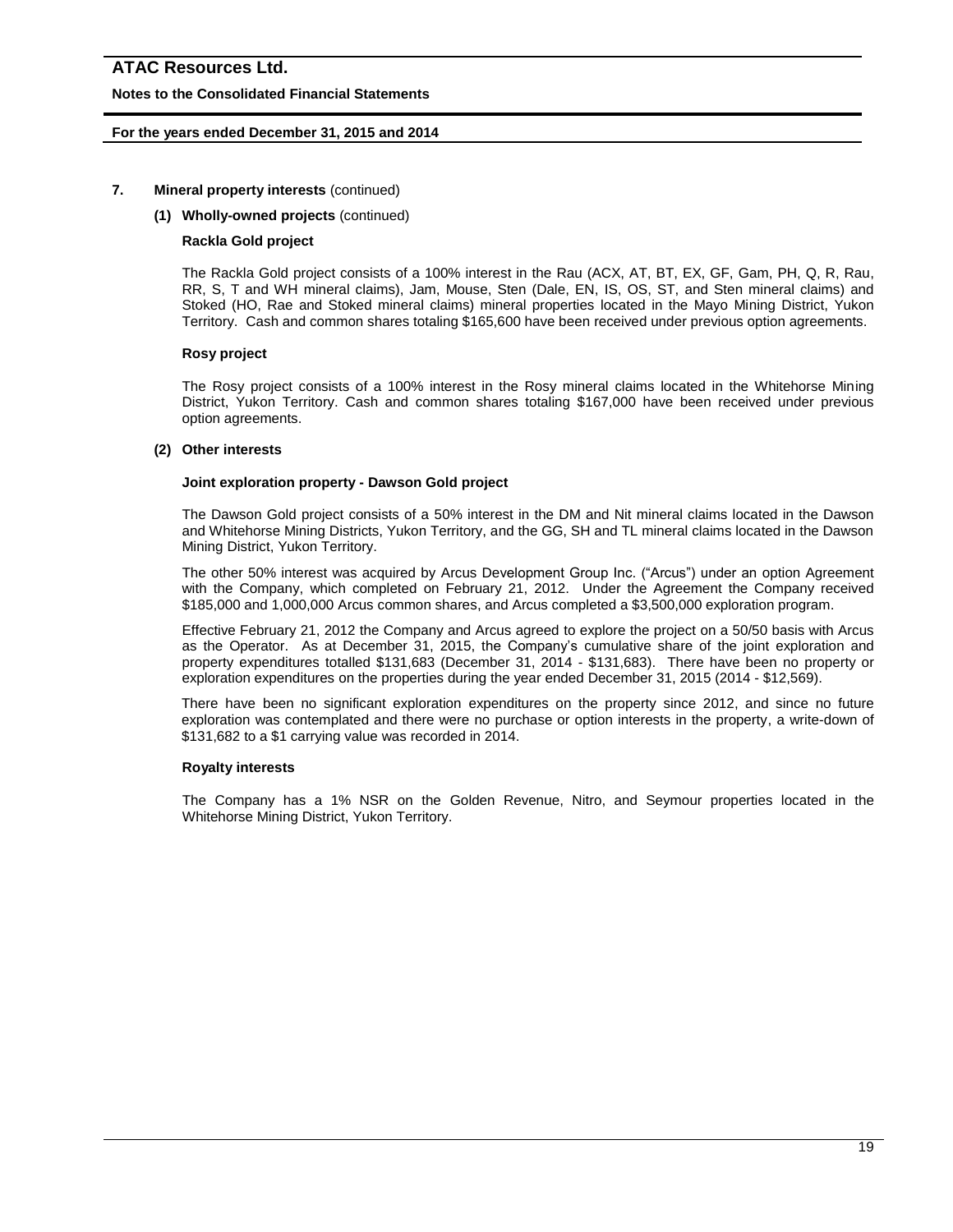#### **Notes to the Consolidated Financial Statements**

#### **For the years ended December 31, 2015 and 2014**

#### **8. Share capital**

The authorized share capital of the Company consists of unlimited common shares without par value, and unlimited Class "A" preferred shares with a par value of \$1.00 each. All issued shares are fully paid.

#### **Transactions for the issue of share capital during the year ended December 31, 2015:**

There were no transactions for the issue of share capital during the year ended December 31, 2015.

#### **Transactions for the issue of share capital during the year ended December 31, 2014:**

**(a)** On March 27, 2014, the Company completed a flow-through private placement consisting of the issue of 3,781,441 common share units at a price of \$1.80 per unit for gross proceeds of \$6,806,594. Each unit consisted of one flow-through common share and one-half of one share purchase warrant, with each whole warrant entitling the holder to purchase one additional non-flow-through common share at a price of \$2.70 per share until March 27, 2015. The warrants expired unexercised.

The flow-through shares were issued at a premium to the trading value of the Company's common shares at the date the flow-through was announced, which is a reflection of the value of the income tax write-offs that the Company renounced to the flow-through shareholders. The premium was determined to be \$831,917 and was recorded as a reduction of share capital. An equivalent flow-through share premium liability was recorded which was reversed pro-rata as the required exploration expenditures were completed (see note 14).

The Underwriters were paid commissions and expenses of \$467,396, and legal, accounting and filing fees amounted to \$86,708. The total share issue costs of \$554,104, net of deferred tax benefits of \$144,067 have been shown as a reduction of share capital.

**(b)** The Company issued 860,000 common shares on the exercise of options for proceeds of \$248,000. In addition \$131,434 representing the fair value of the options on initial vesting was re-allocated from contributed surplus to share capital.

#### **Common share rights**

The Company has a "Rights Plan" under which one Right is issued for each issued and outstanding common share of the Company. Each Right entitles the holder to purchase from the Company one common share at a price equal to one-half the market price for each common share of the Company, subject to certain anti-dilutive adjustments. The Rights are exercisable only if the Company receives an unacceptable take-over bid as defined in the Rights Agreement. The original Rights Plan was replaced with a new Rights Plan at the June 2014 annual shareholders' meeting and will remain in effect until the annual shareholders' meeting in 2017. As at December 31, 2015, there were 117,794,577 Rights outstanding (December 31, 2014 – 117,794,577).

#### **Stock options**

The Company has an incentive stock option plan (the "Plan"), under which the maximum number of stock options issued cannot exceed 10% of the Company's currently issued and outstanding common shares. The exercise period for any options granted under the Plan cannot exceed ten years. The exercise price of options granted under the Plan cannot be less than the "discounted market price" of the common shares (defined as the last closing market price of the Company's common shares immediately preceding the issuance of a news release announcing the granting of the options, less a discount of from 15% to 25%), unless otherwise agreed to by the Company and accepted by the TSX-V.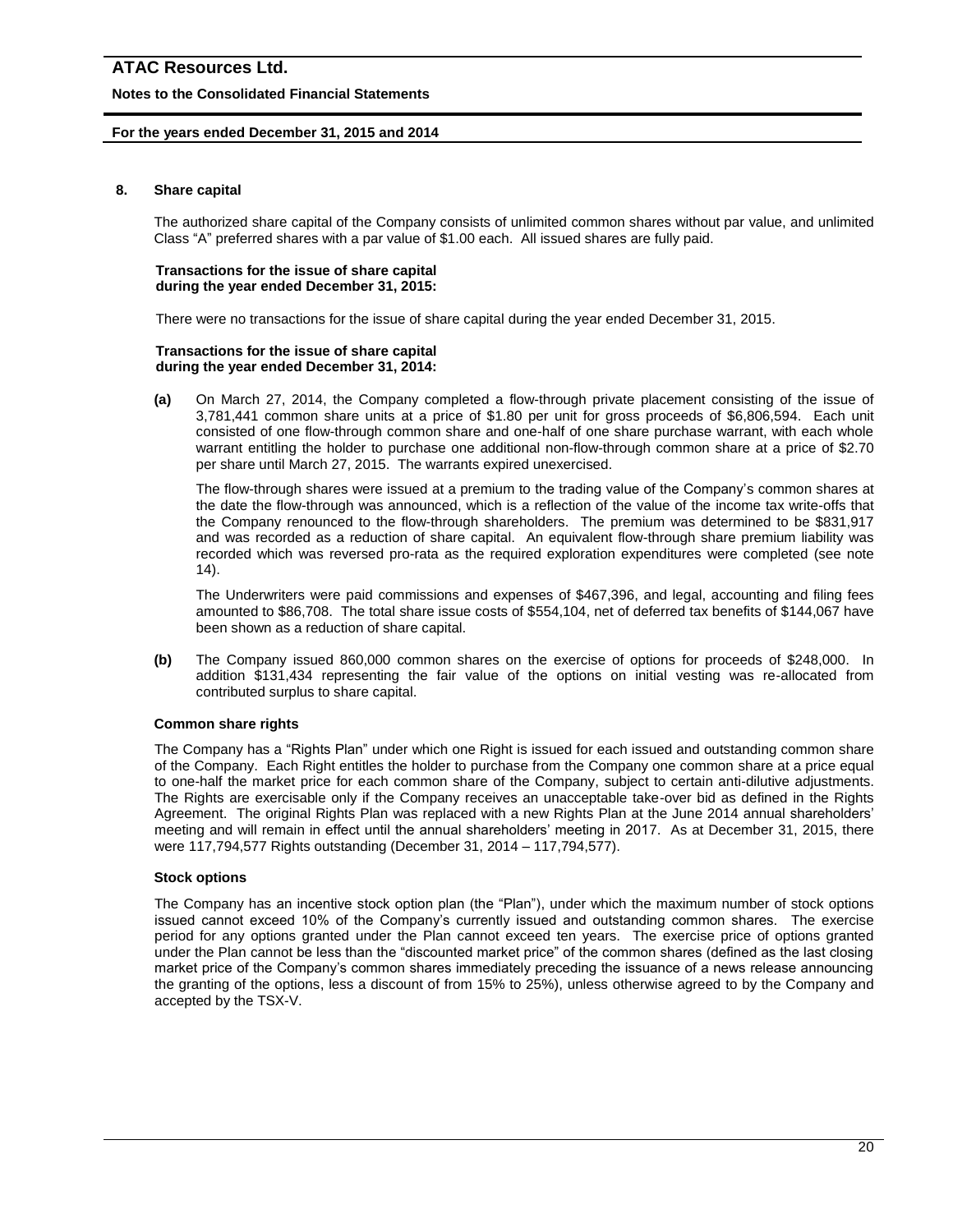#### **Notes to the Consolidated Financial Statements**

#### **For the years ended December 31, 2015 and 2014**

#### **8. Share capital** (continued)

#### **Stock options** (continued)

A participant who is not a consultant conducting investor relations activities, who is granted an option under the Plan with exercise prices at or above "Market Price" will have their options vest immediately, unless otherwise determined by the Board of Directors. A participant who is granted an option under the Plan with exercise prices below "Market Price" will become vested with the right to exercise one-sixth of the option upon conclusion of every three months subsequent to the grant date. A participant who is a consultant conducting investor relations activities who is granted options under the Plan will become vested with the right to exercise one-quarter of the options upon conclusion of every three months subsequent to the grant date.

A summary of the status of the Company's stock options as at December 31, 2015 and December 31, 2014 and changes during the years then ended is as follows:

|                                        | Year ended<br>December 31, 2015 |                                          | Year ended<br>December 31, 2014 |                                          |
|----------------------------------------|---------------------------------|------------------------------------------|---------------------------------|------------------------------------------|
|                                        | Options                         | Weighted<br>average<br>exercise<br>price | Options                         | Weighted<br>average<br>exercise<br>price |
|                                        | #                               |                                          | #                               |                                          |
| Options outstanding, beginning of year | 8,557,000                       | 1.77                                     | 7,758,000                       | 1.95                                     |
| Granted                                | 1,800,000                       | 0.75                                     | 2,330,000                       | 0.75                                     |
| Exercised                              |                                 |                                          | (860,000)                       | 0.29                                     |
| Expired/cancelled                      | (1,160,000)                     | 1.40                                     | (671,000)                       | 2.10                                     |
| Options outstanding, end of year       | 9,197,000                       | 1.62                                     | 8,557,000                       | 1.77                                     |

As at December 31, 2015, the Company has stock options outstanding and exercisable as follows:

|     | Options<br>outstanding<br># | Options<br>exercisable<br># | Exercise<br>price<br>\$ | Expiry date       |
|-----|-----------------------------|-----------------------------|-------------------------|-------------------|
|     | 1,185,000                   | 1,185,000                   | 1.80                    | March 11, 2016    |
| (1) | 100,000                     | 100,000                     | 2.60                    | January 20, 2017  |
| (1) | 2,057,000                   | 2,057,000                   | 3.00                    | March 23, 2017    |
| (1) | 20,000                      | 20,000                      | 1.70                    | December 14, 2017 |
|     | 1,840,000                   | 1,840,000                   | 1.80                    | January 29, 2018  |
|     | 2,195,000                   | 2,195,000                   | 0.75                    | February 3, 2019  |
|     | 1,800,000                   | 1,350,000                   | 0.75                    | January 23, 2020  |
|     | 9,197,000                   | 8,747,000                   |                         |                   |

(1) These options were subsequently forfeited and cancelled on January 21, 2016 (see note 15).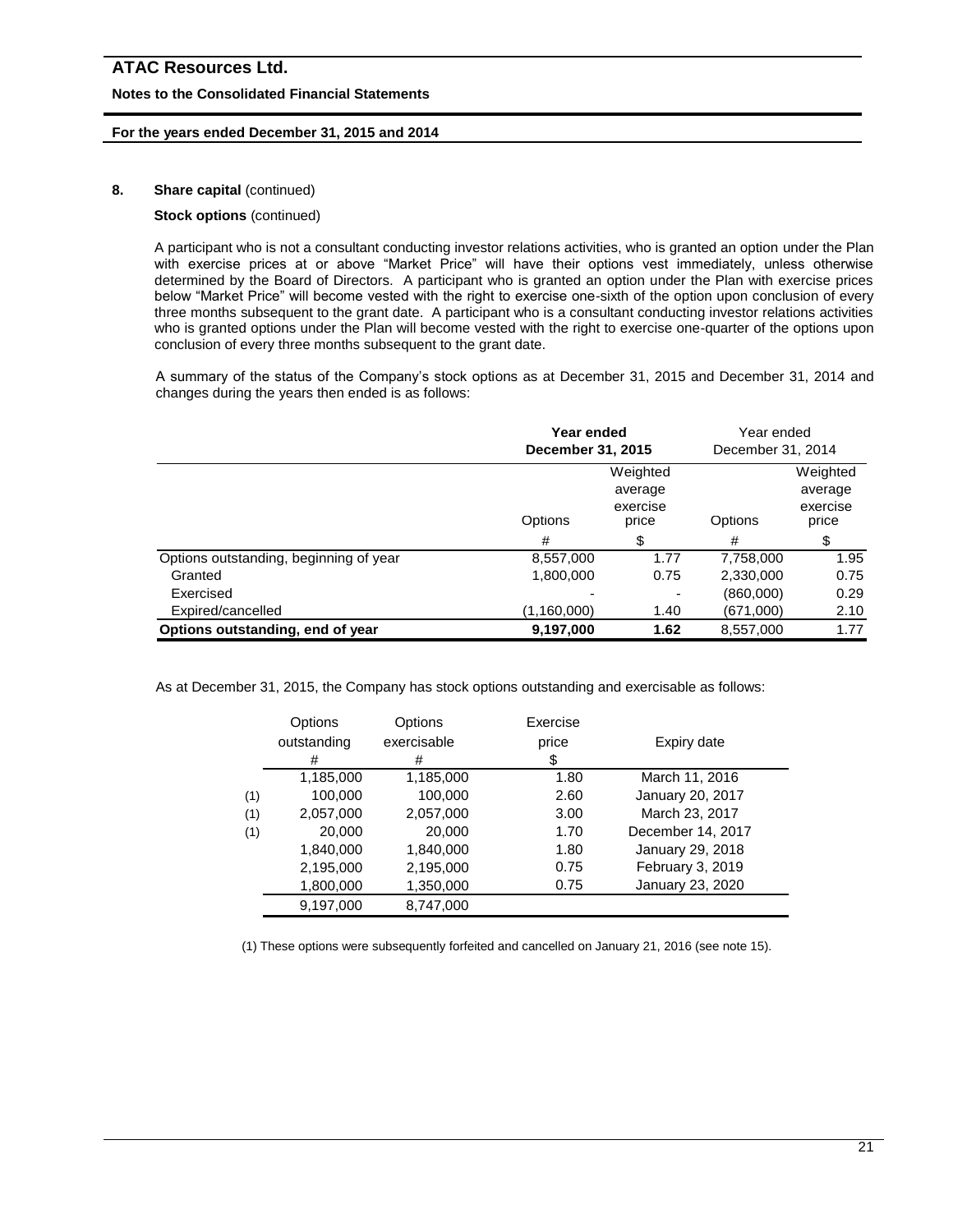#### **Notes to the Consolidated Financial Statements**

#### **For the years ended December 31, 2015 and 2014**

#### **8.** Share capital (continued)

**Stock options** (continued)

The following table summarizes information about the stock options outstanding at December 31, 2015:

| Range of<br>prices | Options   | Weighted average<br>remaining life | Weighted average<br>exercise price |
|--------------------|-----------|------------------------------------|------------------------------------|
|                    | #         | vears                              |                                    |
| 0.75               | 3,995,000 | 3.53                               | 0.75                               |
| $1.70 - 1.80$      | 3,045,000 | 1.34                               | 1.80                               |
| $2.60 - 3.00$      | 2,157,000 | 1.22                               | 2.98                               |
|                    | 9,197,000 | 2 27                               | 1.62                               |

During the year ended December 31, 2015, 1,800,000 stock options (2014 – 2,330,000) were granted to Officers, Directors, related company employees and consultants. The Company has recorded the fair value of all options granted during the years using the Black-Scholes option pricing model. Share-based payment costs were calculated using the following weighted average assumptions: expected life of options - five years (2014 - five years), stock price volatility – 87.51% (2014 - 97.69%), no dividend yield (2014 - nil), and a risk-free interest rate yield – 0.79% (2014 - 1.51%). The fair value is particularly impacted by the Company's stock price volatility, determined using data from the previous five years. Using the above assumptions the fair value of options granted during the year ended December 31, 2015 was \$0.44 per option (2014 - \$0.50), for a total of \$795,965 (2014 - \$1,164,153). The total share-based payment expense for the year ended December 31, 2015 was \$815,386 (2014 - \$1,205,955), which is presented as an operating expense, and includes only options that vested during the year. The 2014 expense was reduced by \$46,737 for options that were cancelled in the same year as they vested.

During the year ended December 31, 2015, 1,030,000 options exercisable at \$1.40 per option and 100,000 at \$1.49 per option, expired unexercised. As a result, the original stock based compensation of \$1,220,046 has been reversed from contributed surplus and credited to deficit.

During the year ended December 31, 2015, 30,000 (2014 – 671,000) former related company employee options were cancelled on them leaving employment. As a result, the original stock based compensation of \$19,115 (2014 - \$1,527,427) has been reversed from contributed surplus and credited to deficit, except that in 2014 only \$1,480,690 was credited to deficit with the remaining \$46,737 deducted from share based payment expense for options that were cancelled in the same year as they vested.

See note 15 for details of subsequent options forfeited and cancelled and subsequent options granted.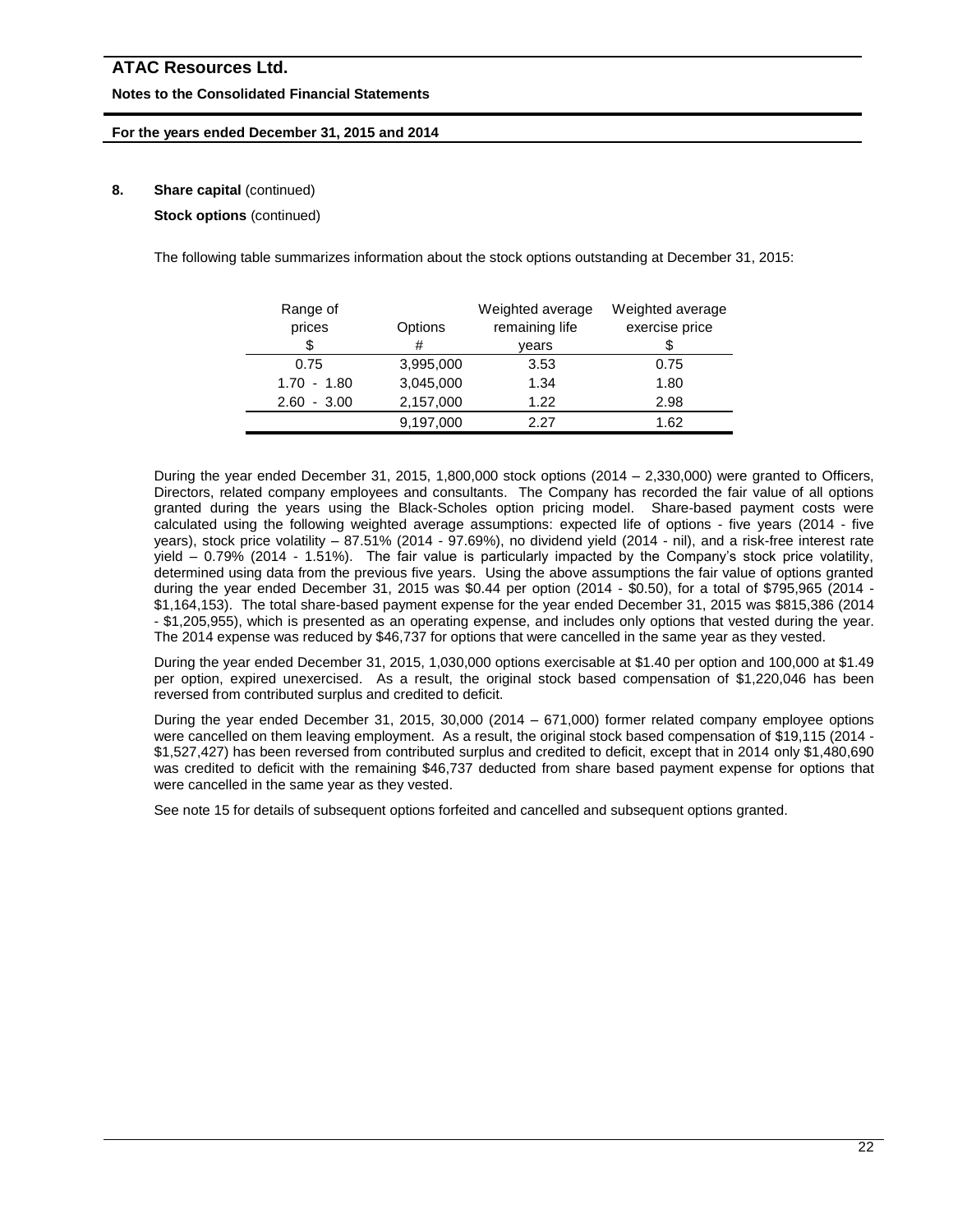#### **Notes to the Consolidated Financial Statements**

#### **For the years ended December 31, 2015 and 2014**

#### **8.** Share capital (continued)

### **Warrants**

As an incentive to complete private placements the Company may issue units which include common shares and common share purchase warrants. Using the residual value method the Company determines whether a value should be allocated to the warrants attached to the units sold in completed private placements.

Finders' warrants may be issued as a private placement share issue cost and are valued using the Black-Scholes option pricing model.

A summary of the status of the Company's warrants as at December 31, 2015 and December 31, 2014 and changes during the years then ended is as follows:

|                                         | Year ended<br>December 31, 2015 |                                       |               | Year ended<br>December 31, 2014       |
|-----------------------------------------|---------------------------------|---------------------------------------|---------------|---------------------------------------|
|                                         | Warrants<br>#                   | Weighted<br>average<br>exercise price | Warrants<br># | Weighted<br>average<br>exercise price |
| Warrants outstanding, beginning of year | 1,890,720                       | 2.70                                  | 4,800,000     | 2.10                                  |
| Issued on private placement             |                                 |                                       | 1,890,720     | 2.70                                  |
| Expired                                 | (1,890,720)                     | 2.70                                  | (4,800,000)   | 2.10                                  |
| Warrants outstanding, end of year       |                                 | ۰                                     | 1,890,720     | 2.70                                  |

The remaining 1,890,720 warrants expired unexercised on March 27, 2015.

#### **Contributed surplus**

Contributed surplus includes the accumulated fair value of stock options recognized as share-based payments and the fair value of finders' warrants issued on private placements. Contributed surplus is increased by the fair value of these items on vesting and is reduced by corresponding amounts when the options or warrants expire, or are exercised or cancelled. Contributed surplus is comprised of the following:

|                           |             | Finders' |               |
|---------------------------|-------------|----------|---------------|
|                           | Options     | Warrants | Total         |
|                           |             | S        | \$            |
| January 1, 2014           | 16,486,011  |          | 16,486,011    |
| Options vesting           | 1,205,955   |          | 1,205,955     |
| Options exercised         | (131, 434)  |          | (131, 434)    |
| Options cancelled         | (1,527,427) |          | (1,527,427)   |
| December 31, 2014         | 16,033,105  |          | 16,033,105    |
| January 1, 2015           | 16,033,105  |          | 16,033,105    |
| Options vesting           | 815,386     |          | 815,386       |
| Options expired/cancelled | (1,239,161) |          | (1, 239, 161) |
| December 31, 2015         | 15,609,330  |          | 15,609,330    |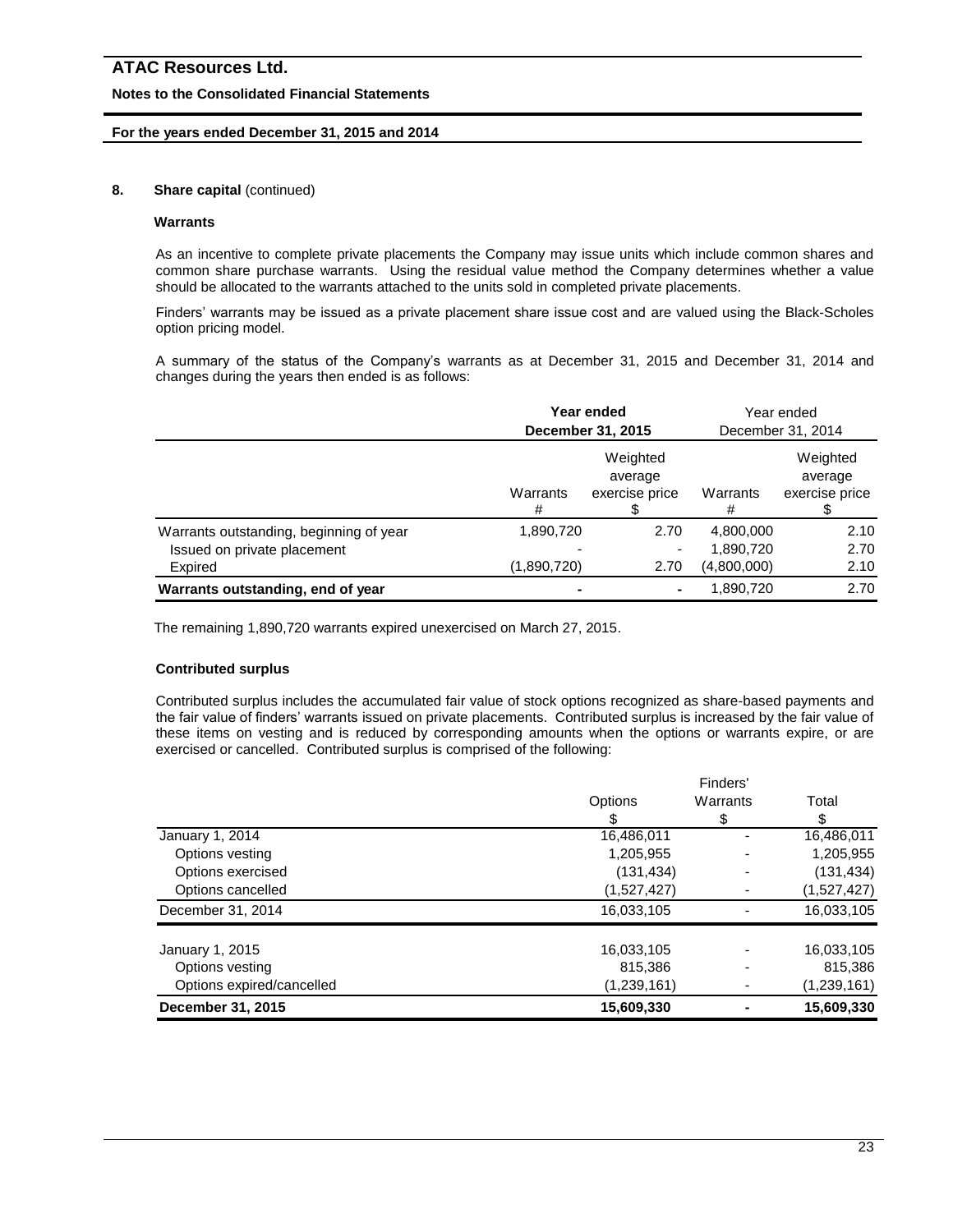#### **Notes to the Consolidated Financial Statements**

#### **For the years ended December 31, 2015 and 2014**

#### **9. Loss per share**

The calculation of basic loss per share for the year ended December 31, 2015 was based on the loss attributable to common shareholders of \$1,791,192 (2014 - \$2,490,325) and a weighted average number of common shares outstanding of 117,794,577 (2014 – 116,636,301).

The calculation of diluted loss per share for the year ended December 31, 2015 was based on the loss attributable to common shareholders of \$1,791,192 (2014 - \$2,490,325), and a weighted average number of common shares outstanding (with no adjustment for the dilutive effects of outstanding options and warrants), of 117,794,577 (2014 – 116,636,301).

As at December 31, 2015, 9,197,000 options (2014 – 8,557,000 options and 1,890,720 warrants) were excluded from the diluted weighted average number of common shares calculation, as their effect would have been antidilutive.

#### **10. Related party payables and transactions**

A number of key management personnel and Directors hold positions in other entities that result in them having control or significant influence over the financial or operating policies of those entities. There were no loans to key management personnel or Directors, or entities over which they have control or significant influence during the years ended December 31, 2015 or 2014.

A number of key management personnel and Directors, or their related entities, transacted with the Company in the reporting periods. The terms and conditions of these transactions were no more favorable than those available, or which might reasonably be expected to be available, on similar transactions with non-related entities, on an arm's length basis.

Key management personnel and Directors receive no salaries, non-cash benefits (other than incentive stock options), or other remuneration directly from the Company, other than noted below, and there are no employment contracts with them that cannot be terminated without penalty on thirty days advance notice. Key management personnel and Directors participate in the Company's stock option plan. During the year ended December 31, 2015, 975,000 stock options (2014 - 1,200,000) were granted to key management personnel and Directors having a fair value on issue of \$431,148 (2014 - \$599,564). The new options are exercisable at \$0.75 each until January 23, 2020 and vest over a one year period ending January 23, 2016.

See note 15 for details of subsequent Officer and Director options forfeited and cancelled and subsequent options granted.

The following are the Company's related parties:

- **(a)** Archer, Cathro & Associates (1981) Limited ("Archer Cathro") is a geological consulting firm that is a related party through its management contracts, which confer significant influence over operations. Charges are for property location, acquisition, exploration, management, and office rent and administration. The charges by Archer Cathro also include the services of Graham Downs, who is the Company's President and CEO, and Robert Carne, who was the Company's President. Effective March 1, 2015 the services of Robert Carne are billed directly to the Company by his consulting company Carvest Holdings Ltd.
- **(b)** Glenn Yeadon is a Director and the Company's Secretary. He controls Glenn R. Yeadon Personal Law Corporation ("Yeadon Law Corp."), which provides the Company with legal services.
- **(c)** Larry Donaldson is the Company's CFO. He is a partner of Donaldson Grassi, Chartered Professional Accountants, a firm in which he has significant influence. Donaldson Grassi provides the Company with accounting and tax services.
- **(d)** Douglas Goss is a Director and the Company's Chairman of the Board. He controls Douglas O. Goss Professional Corporation ("D. Goss Corporation"), which provides consulting services to the Company.
- **(e)** Ian Talbot is the Company's COO. He provides the Company with management services.
- **(f)** Helmut Wober is a Company Director and provides the Company with engineering services as requested.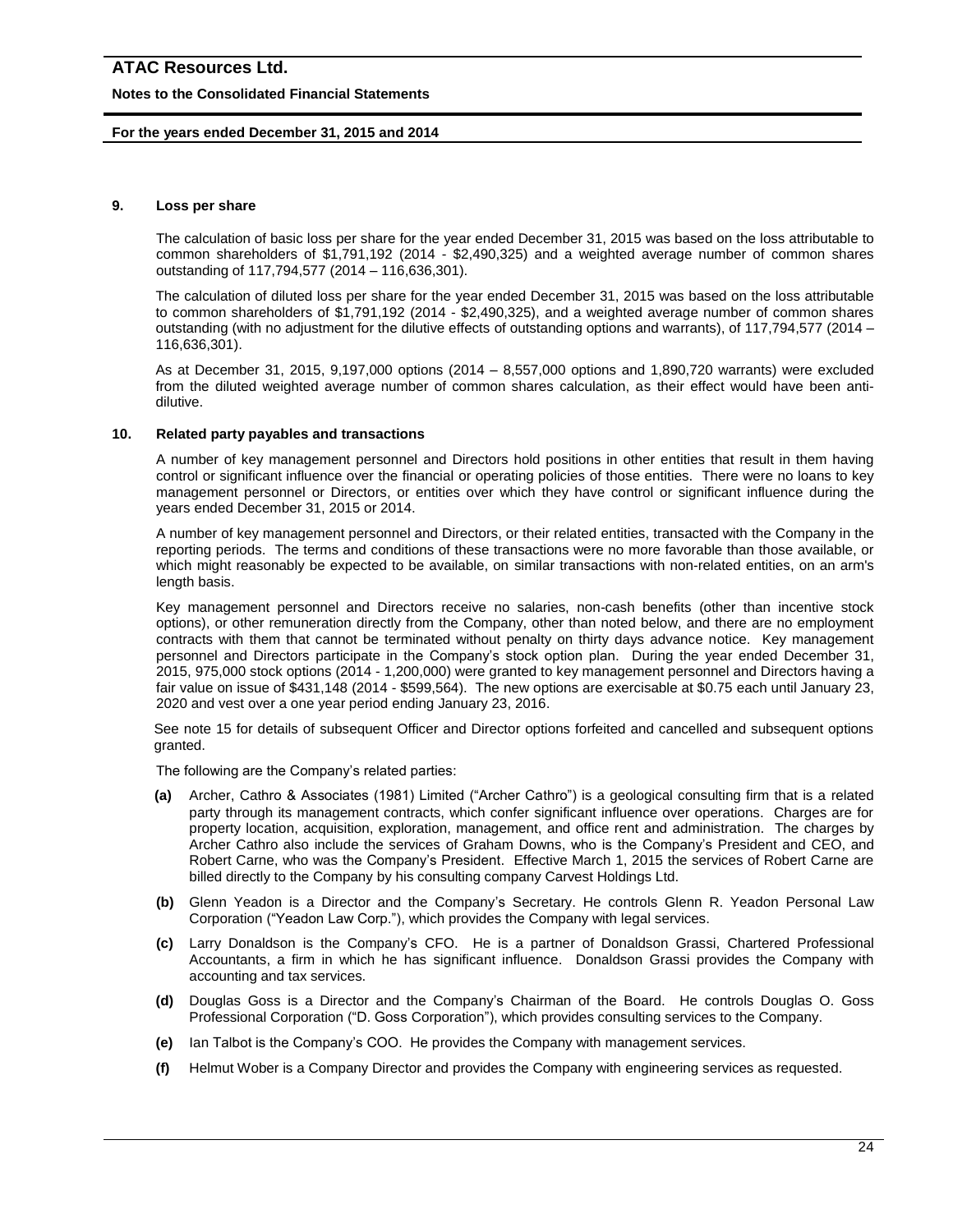#### **Notes to the Consolidated Financial Statements**

#### **For the years ended December 31, 2015 and 2014**

#### **10. Related party payables and transactions** (continued)

The aggregate value of transactions and outstanding balances with key management personnel and Directors and entities over which they have control or significant influence were as follows:

|                                     | <b>Transactions</b><br>year ended<br>December 31,<br>2015 | Transactions<br>year ended<br>December 31,<br>2014<br>\$ | <b>Balances</b><br>outstanding<br>December 31,<br>2015 | <b>Balances</b><br>outstanding<br>December 31,<br>2014<br>\$ |
|-------------------------------------|-----------------------------------------------------------|----------------------------------------------------------|--------------------------------------------------------|--------------------------------------------------------------|
| Archer, Cathro                      |                                                           |                                                          |                                                        |                                                              |
| - geological services               | 1,387,379                                                 | 1,723,689                                                |                                                        | 53,790                                                       |
| - rent and administration           | 405,750                                                   | 396,285                                                  | 30,780                                                 | 34,520                                                       |
|                                     | 1,793,129                                                 | 2,119,974                                                | 30,780                                                 | 88,310                                                       |
| Carvest Holdings Ltd. (1)           | 72,125                                                    |                                                          |                                                        |                                                              |
| Yeadon Law Corp.                    | 30,516                                                    | 84,754                                                   | 3,334                                                  | 4,986                                                        |
| Donaldson Grassi                    | 39,400                                                    | 43,000                                                   | 12,000                                                 | 10,500                                                       |
| D. Goss Corporation                 | 42,000                                                    | 42,000                                                   | 3,675                                                  |                                                              |
| lan Talbot                          | 40.469                                                    | 40.906                                                   | 2,756                                                  | 3,216                                                        |
| Helmut Wober - engineering services | 2,320                                                     |                                                          |                                                        |                                                              |
|                                     | 2,019,959                                                 | 2,330,634                                                | 52,545                                                 | 107,012                                                      |

(1) Effective from March 1, 2015. Includes geological services of \$51,970 and administrative services of \$20,155.

All related party balances are unsecured and are due within thirty days without interest.

#### **11. Income taxes**

Income tax expense for the years ended December 31, 2015 and 2014 varies from the amount that would be computed from applying the combined federal and provincial income tax rate to loss before income taxes as follows:

|                                                                  | December 31.<br>2015 | December 31,<br>2014 |
|------------------------------------------------------------------|----------------------|----------------------|
|                                                                  | S                    | S                    |
| Loss before income taxes                                         | (1,612,042)          | (2, 152, 612)        |
| Statutory Canadian corporate tax rate                            | 26.0%                | 26.0%                |
| Anticipated income tax recovery                                  | 419.131              | 559.679              |
| Change in tax resulting from:                                    |                      |                      |
| Unrecognized items for tax purposes                              | (215, 370)           | (300, 157)           |
| Reversal of tax benefits on losses expired or expected to expire |                      | (42, 843)            |
| Tax benefits renounced on flow-through expenditures              | (382,911)            | (554, 392)           |
| Net deferred income tax expense                                  | (179, 150)           | (337, 713)           |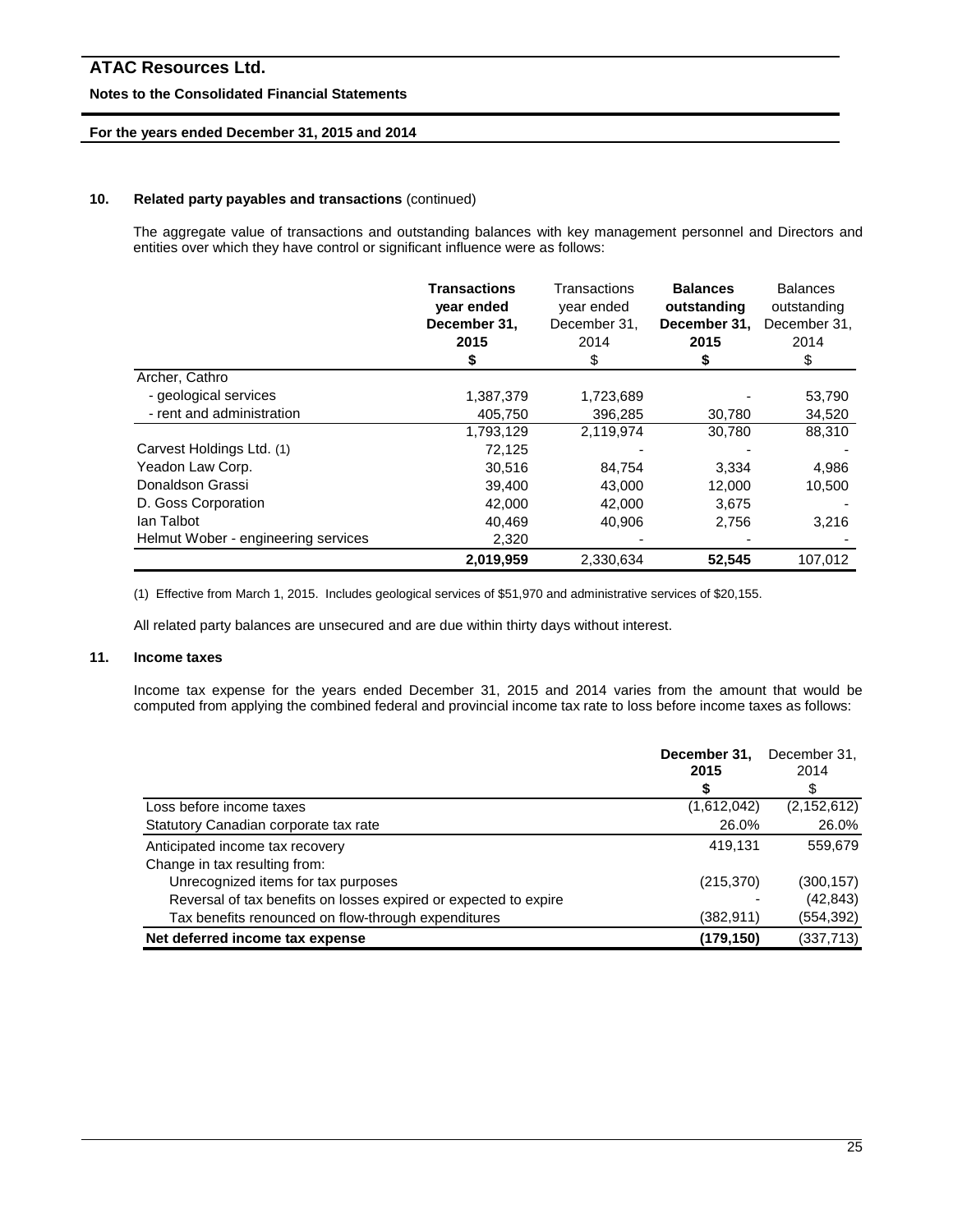#### **Notes to the Consolidated Financial Statements**

#### **For the years ended December 31, 2015 and 2014**

#### **11. Income taxes** (continued)

The significant components of the Company's deferred income tax liability are as follows:

|                                            | December 31,   | December 31,   |
|--------------------------------------------|----------------|----------------|
|                                            | 2015           | 2014           |
|                                            |                | \$             |
| Unrealized losses on marketable securities | 57,529         | 54.162         |
| Mineral property interests                 | (15, 457, 741) | (14, 762, 894) |
| Unclaimed investment tax credits           | 872,395        | 872,395        |
| Non-capital loss carry forwards            | 2,429,792      | 2,097,689      |
| Capital loss carry forwards                | 42.697         | 42.697         |
| Share issue costs                          | 153,753        | 313,386        |
| Net deferred income tax liability          | (11, 901, 575) | (11, 382, 565) |

As at December 31, 2015 the Company has non-capital loss carry forwards of approximately \$9,345,000 of which \$7,000 will expire in 2028, \$471,000 in 2029, \$1,175,000 in 2030, \$1,666,000 in 2031 and \$6,026,000 thereafter.

As at December 31, 2015 the Company has unused capital losses of \$328,437, which have no expiry date and can only be used to reduce future income from capital gains.

As at December 31, 2015 the Company has unclaimed resource and other deductions in the amount of \$33,827,255 (December 31, 2014 - \$32,803,330), which may be deducted against future taxable income.

As at December 31, 2015 there are share issue costs totaling \$591,362 (December 31, 2014 - \$1,205,331), which have not been claimed for income tax purposes.

As at December 31, 2015 the Company has unused investment tax credits totaling \$1,178,912, (December 31, 2014 - \$1,178,912), which have not been claimed for income tax purposes. \$957,999 of the tax credits expire in 2032 and \$220,913 in 2033.

Income tax attributes are subject to review, and potential adjustments, by tax authorities.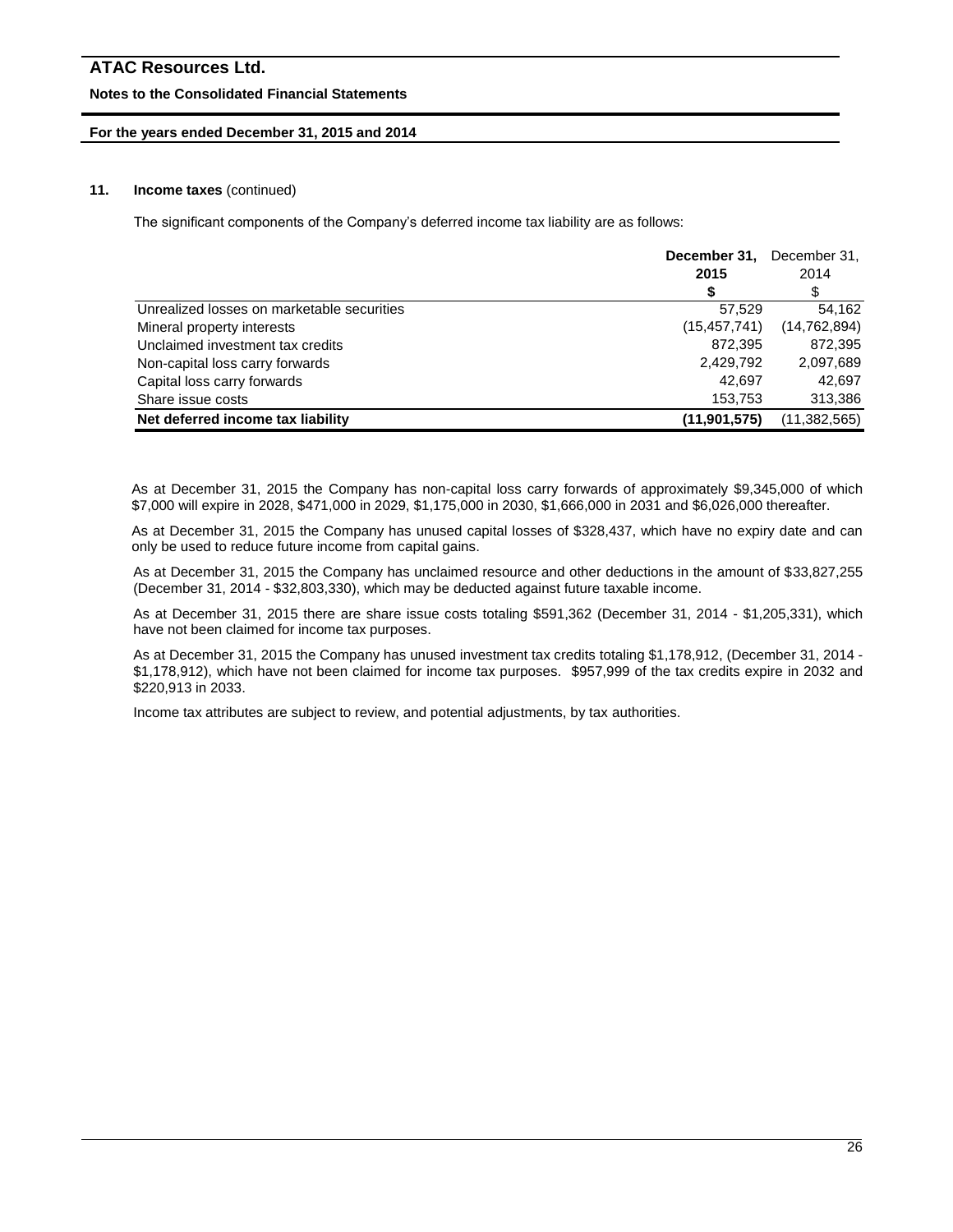#### **Notes to the Consolidated Financial Statements**

#### **For the years ended December 31, 2015 and 2014**

#### **12. Supplemental cash flow information**

Changes in non-cash operating working capital during the years ended December 31, 2015 and 2014 were comprised of the following:

|                                          | December 31, | December 31, |  |
|------------------------------------------|--------------|--------------|--|
|                                          | 2015         | 2014         |  |
|                                          |              | S            |  |
| Receivables and prepayments              | 14.896       | 5.932        |  |
| Accounts payable and accrued liabilities | (6,220)      | (44, 384)    |  |
| Accounts payable to related parties      | (676)        | (52, 554)    |  |
| Net change                               | 8,000        | (91,006)     |  |

The Company incurred non-cash financing and investing activities during the years ended December 31, 2015 and 2014 as follows:

|                                                                                              | December 31,<br>2015<br>\$ | December 31,<br>2014<br>\$ |
|----------------------------------------------------------------------------------------------|----------------------------|----------------------------|
|                                                                                              |                            |                            |
| Non-cash financing activity:                                                                 |                            |                            |
| Share capital reduced by flow-through share premium                                          |                            | (831, 917)                 |
| Non-cash investing activities:                                                               |                            |                            |
| Marketable securities acquired on optioned mineral property interests                        |                            | (3,375)                    |
| Mineral property option proceeds received by marketable securities                           |                            | 3,375                      |
| Deferred exploration expenditures included in accounts payable<br>and related party payables | 52.883                     | 53,791                     |
| Deferred exploration expenditures included in Yukon mineral<br>exploration grant receivable  | (31,968)                   |                            |
|                                                                                              | 20,915                     | 53,791                     |

During the years ended December 31, 2015 and 2014 no amounts were paid for interest or income tax expenses.

#### **13. Financial risk management**

#### **Capital management**

The Company is a junior exploration company and considers items included in shareholders' equity as capital. The Company has no debt and does not expect to enter into debt financing. The Company manages its capital structure and makes adjustments to it in light of changes in economic conditions and the risk characteristics of underlying assets. In order to maintain or adjust its capital structure, the Company may issue new shares, purchase shares for cancellation pursuant to normal course issuer bids or make special distributions to shareholders. The Company is not subject to any externally imposed capital requirements and does not presently utilize any quantitative measures to monitor its capital. The Company's capital structure as at December 31, 2015 is comprised of shareholders' equity of \$97,337,736 (December 31, 2014 - \$98,313,542).

The Company currently has no source of revenues. In order to fund future projects and pay for administrative costs, the Company will spend its existing working capital and raise additional funds as needed. The Company's ability to continue as a going concern on a long term basis and realize its assets and discharge its liabilities in the normal course of business rather than through a process of forced liquidation is primarily dependent upon its ability to sell or option its mineral properties and its ability to borrow or raise additional financing from equity markets.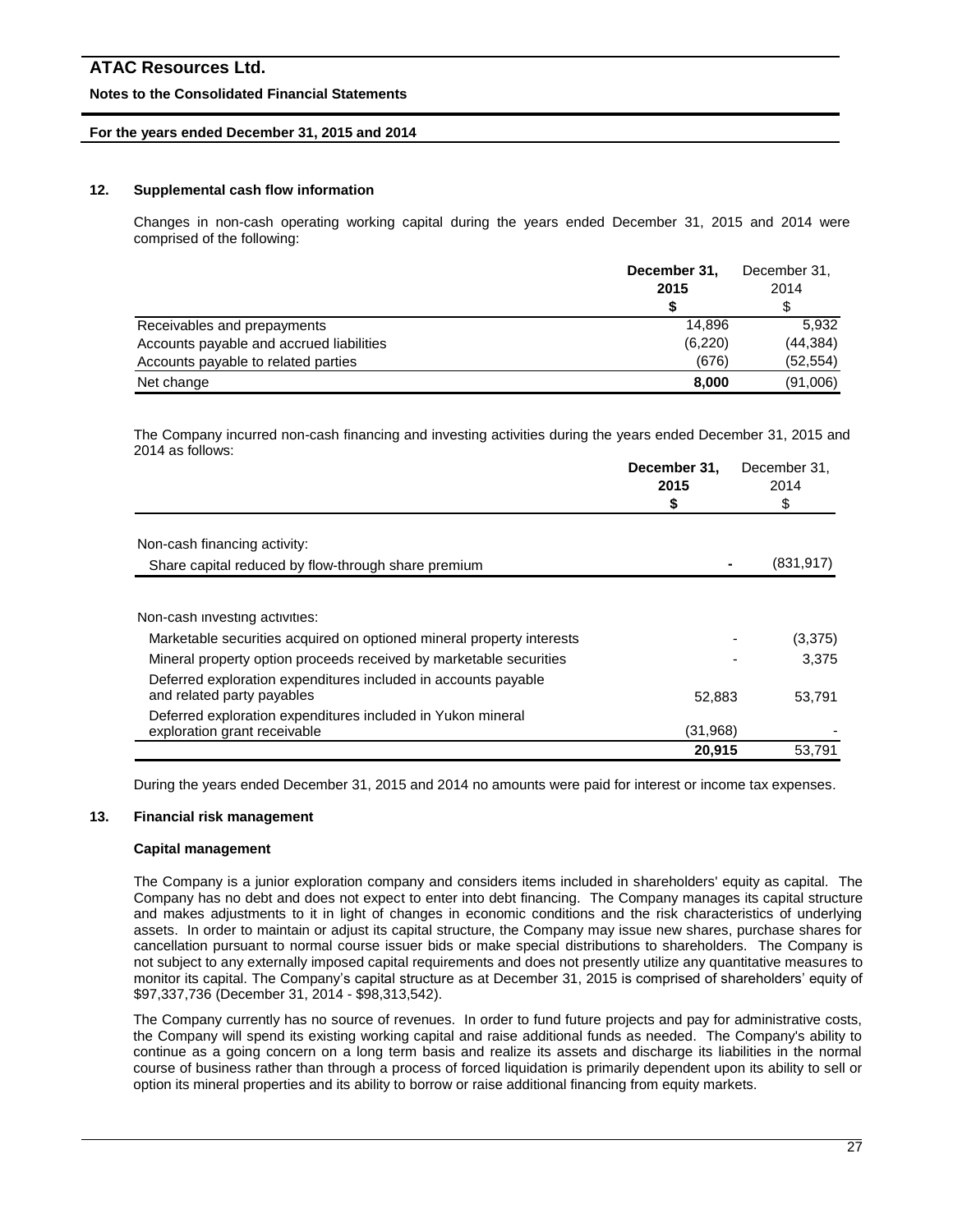#### **Notes to the Consolidated Financial Statements**

#### **For the years ended December 31, 2015 and 2014**

#### **13. Financial risk management** (continued)

#### **Financial instruments - fair value**

The Company's financial instruments consist of cash and cash equivalents, other receivables, marketable securities, accounts payable and accrued liabilities, and accounts payable to related parties.

The carrying value of accounts payable and accrued liabilities and accounts payable to related parties approximated their fair value because of the short-term nature of these instruments.

Financial instruments measured at fair value on the statement of financial position are summarized into the following fair value hierarchy levels:

- Level 1: quoted prices (unadjusted) in active markets for identical assets or liabilities.
- Level 2: inputs other than quoted prices included within Level 1 that are observable for the asset or liability, either directly (i.e. as prices) or indirectly (i.e. derived from prices).

Level 3: inputs for the asset or liability that are not based on observable market data (unobservable inputs).

|                           | Level 1    | Level 2 | Level 3 | Total      |
|---------------------------|------------|---------|---------|------------|
|                           | \$         | \$      |         |            |
| December 31, 2015         |            |         |         |            |
| Cash and cash equivalents | 15,938,120 |         |         | 15,938,120 |
| Marketable securities     | 59,302     |         |         | 59,303     |
|                           | 15,997,422 |         |         | 15,997,423 |
| December 31, 2014         |            |         |         |            |
| Cash and cash equivalents | 20,424,734 |         |         | 20,424,734 |
| Marketable securities     | 85.199     |         |         | 85,200     |
|                           | 20,509,933 |         |         | 20,509,934 |

#### **Financial instruments - risk**

The Company's financial instruments are exposed to certain financial risks, including credit risk, interest rate risk, market risk, and liquidity risk.

#### **(a) Credit risk**

The Company is exposed to credit risk by holding cash and cash equivalents. This risk is minimized by holding the funds in Canadian banks and credit unions or with Canadian governments. The Company has minimal accounts receivable exposure, and its various refundable credits are due from Canadian governments.

#### **(b) Interest rate risk**

The Company is exposed to interest rate risk because of fluctuating interest rates. Fluctuations in market rates do not have a significant impact on the Company's operations due to the short term to maturity and no penalty cashable feature of its cash equivalents. For the year ended December 31, 2015 every 1% fluctuation in interest rates up or down would have impacted loss for the year, up or down, by approximately \$168,000 (2014 - \$200,000) before income taxes.